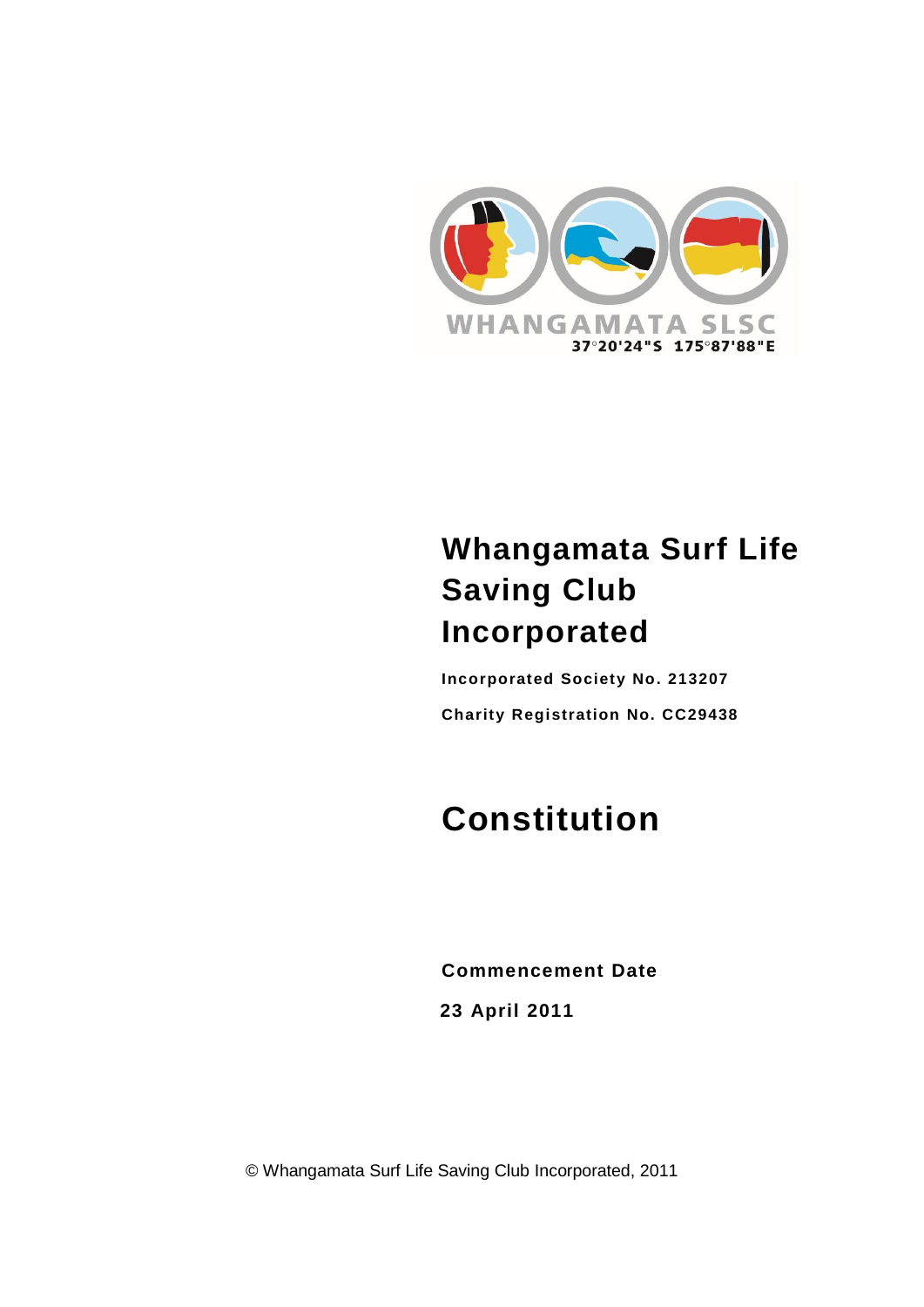# **TABLE OF CONTENTS**

| 1.  |                                                         |  |  |  |
|-----|---------------------------------------------------------|--|--|--|
| 2.  |                                                         |  |  |  |
| 3.  |                                                         |  |  |  |
|     |                                                         |  |  |  |
| 4.  |                                                         |  |  |  |
| 5.  |                                                         |  |  |  |
| 6.  |                                                         |  |  |  |
| 7.  |                                                         |  |  |  |
| 8.  |                                                         |  |  |  |
| 9.  |                                                         |  |  |  |
| 10. | Resignation, Suspension & Termination of Membership  11 |  |  |  |
| 11. |                                                         |  |  |  |
| 12. |                                                         |  |  |  |
|     |                                                         |  |  |  |
| 13. |                                                         |  |  |  |
| 14. |                                                         |  |  |  |
| 15. |                                                         |  |  |  |
|     |                                                         |  |  |  |
| 16. |                                                         |  |  |  |
|     |                                                         |  |  |  |
| 17. |                                                         |  |  |  |
| 18. |                                                         |  |  |  |
| 19. |                                                         |  |  |  |
| 20. |                                                         |  |  |  |
| 21. |                                                         |  |  |  |
| 22. |                                                         |  |  |  |
| 23. |                                                         |  |  |  |
| 24. |                                                         |  |  |  |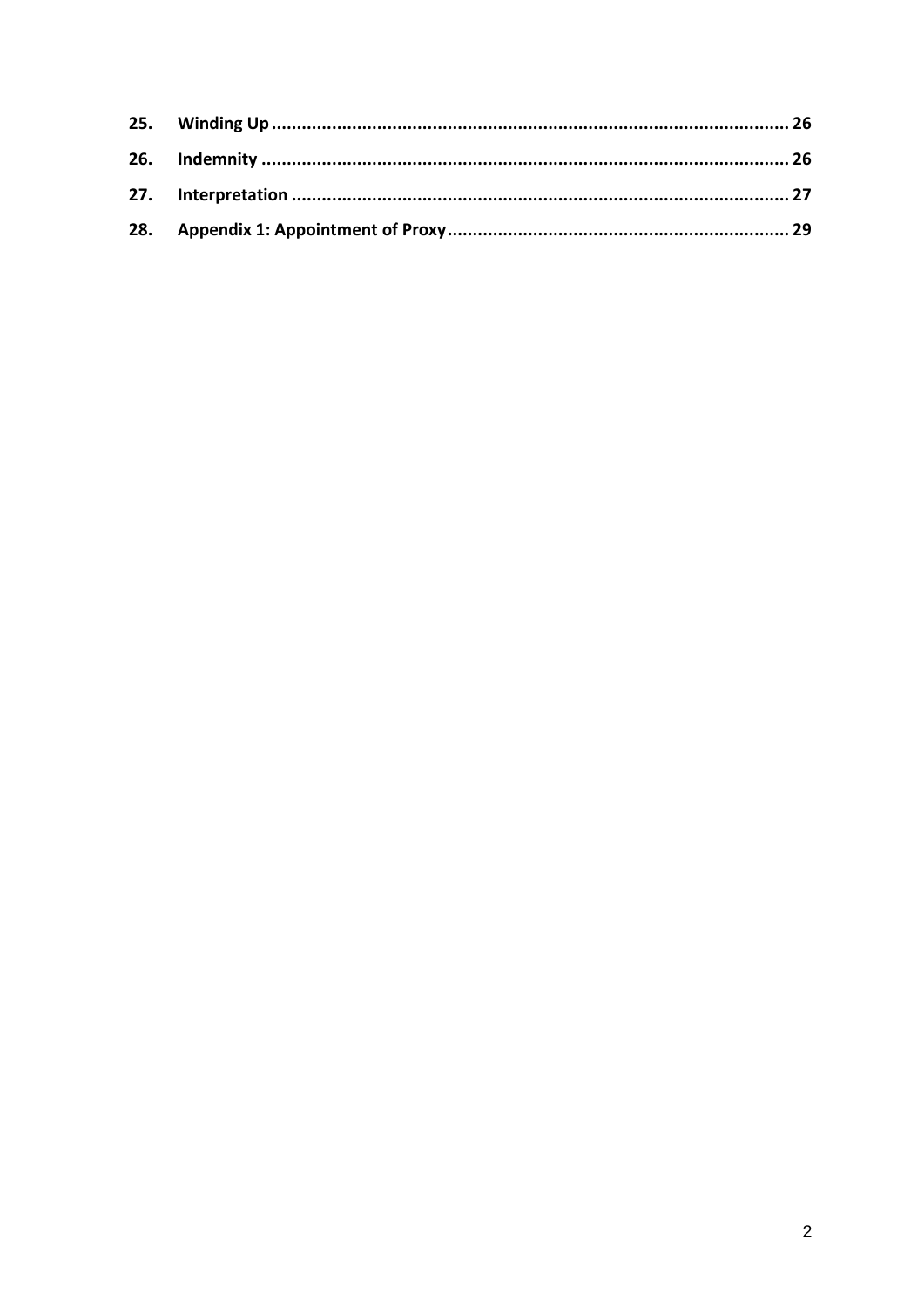# **Whangamata Surf Life Saving Club Incorporated Constitution**

# <span id="page-3-0"></span>**Part I – Objects & Powers**

# <span id="page-3-1"></span>**1. Name & Registered Office**

- 1.1 **The name of the incorporated society is Whangamata Surf Life Saving Club Incorporated (the "Club").**
- 1.2 **The Maori name of the Club is Kaitiaki O te Moana ki Whangamata.**
- 1.3 **The registered office of the Club shall be at such place as determined by the Club Board of Directors from time to time.**

# <span id="page-3-2"></span>**2. Objects**

2.1 **The primary object of the Club is to promote, develop, and deliver Surf Life Saving as a charitable service and prevent drowning and injury of those swimming and undertaking activities at beaches and other aquatic environments by providing lifesaving, patrol services, and other programmes and services at Whangamata Beach and at other locations as determined by the Club for the safety and recreation of the general public.**

#### 2.2 **To facilitate the primary object the Club's further objects are to:**

- a. seek and promote membership of the Club;
- b. liaise and co-operate with SLSNZ and other member clubs of SLSNZ to promote, develop, and deliver Surf Life Saving;
- c. be a member of SLSNZ and make available and enforce the rules of Surf Life Saving and SLSNZ;
- d. promote the health and safety of all participants in Surf Life Saving;
- e. encourage participation and achievement in Surf Life Saving;
- f. have athletes and teams achieving success in Surf Life Saving;
- g. establish, promote, and stage Surf Life Saving competitions and events;
- h. enforce the applicable rules for Surf Life Saving competitions and events;
- i. encourage and promote Surf Life Saving as a sport and activity to be undertaken in a manner which upholds the principles of fair play and is free from doping;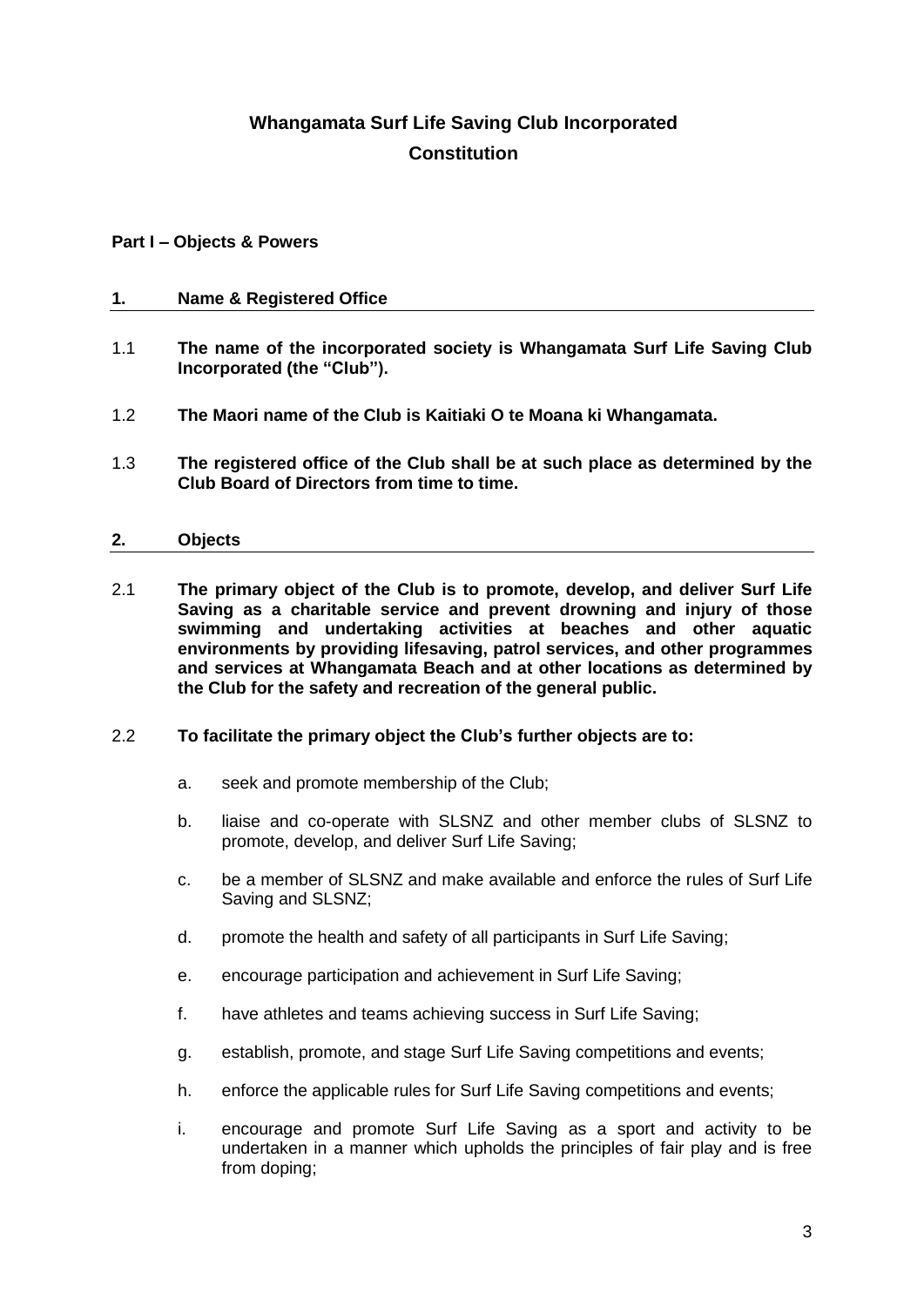- j. maintain and enhance the reputation of the Club, SLSNZ, and Surf Life Saving through the implementation of standards and practices which fulfil these Objects and the objects of SLSNZ;
- k. give, and seek where appropriate, recognition for Members to obtain awards or public recognition for Surf Life Saving or other services to the Club or the community;
- l. seek and obtain improved facilities and equipment to facilitate the provision of improved Surf Life Saving services;
- m. provide information, assistance, and resources to its Members and the public;
- n. develop and train lifeguards, instructors, competitors, officials, coaches, managers, and other personnel involved in Surf Life Saving;
- o. liaise and co-operate with other organisations to develop, encourage, and promote water safety messages and programmes;
- p. represent the interests of the Members of the Club at general meetings of SLSNZ;
- q. act in good faith and loyalty to ensure the maintenance and enhancement of the Club and Surf Life Saving, its standards, quality, and reputation for the collective and mutual benefit of the Members and Surf Life Saving;
- r. at all times operate with, and promote, mutual trust and confidence with its Members, SLSNZ, and other member clubs of SLSNZ in pursuit of these Objects; and
- s. at all times act on behalf of, and in the interests of, its Members and Surf Life Saving.

# <span id="page-4-0"></span>**3. Powers & Responsibilities**

# 3.1 **Powers: the Club has the power, subject to this Constitution and the SLSNZ Constitution, to do the following:**

- a. make, alter, rescind and enforce this Constitution, and any rules, regulations, policies and procedures for the governance, management and operation of the Club;
- b. establish and maintain the Club Board of Directors, Committees, subcommittees, and other groups and to delegate its powers and functions to such groups;
- c. determine its membership including withdrawing, suspending or terminating Members;
- d. enter into, manage and terminate contracts or other arrangements with employees, sponsors, Members, and other persons and organisations;
- e. purchase, lease, hire or otherwise acquire, hold, manage, maintain, insure, sell or otherwise deal with property, equipment, and other rights, privileges and licences;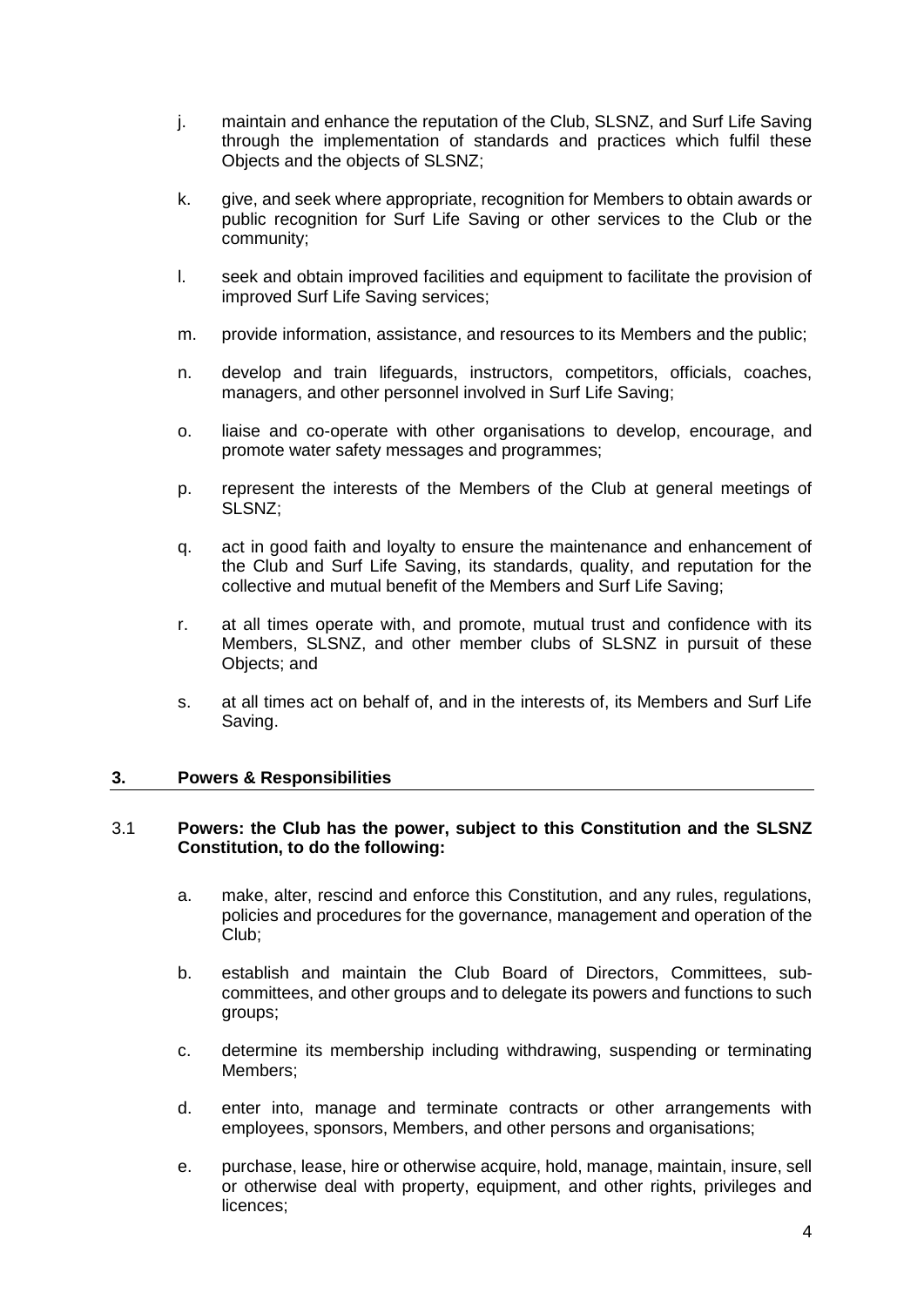- f. control and raise money including borrow, invest, loan or advance monies and secure the payment of such money by way of mortgage or charge over all or part of any of its property and enter into guarantees;
- g. sell, lease, mortgage, charge or otherwise dispose of any property of the Club and grant such rights and privileges over such property as it considers appropriate;
- h. construct, maintain, and alter any buildings, premises, or facilities, and carry out works it considers necessary or desirable for the advancement or improvement of such buildings, premises, or facilities;
- i. determine, raise and receive money by subscriptions, donations, fees, levies, entry or usage charges, sponsorship, government funding, community and/or trust funding, or otherwise;
- j. produce, develop, create, own, licence, and otherwise exploit, use, and protect intellectual property;
- k. undertake research into Surf Life Saving and related matters to fulfil the objects of the Club;
- l. publish information to promote the Club by any media (such as newsletters, articles, brochures, and the internet) provided such publication is done in accordance with any applicable SLSNZ Regulations;
- m. delegate powers of the Club to the Club Board of Directors, Committee or any sub-committee or any person;
- n. organise and control Surf Life Saving competitions, events and programmes administered by the Club, and provide trophies and prizes for the same;
- o. organise social events for Members and the promotion of the Club;
- p. enforce the rules of any Surf Life Saving competition it holds in accordance with any applicable Regulations;
- q. select Club representative squads, teams, individuals, coaches, and other officials to participate in Surf Life Saving events;
- r. resolve disputes in accordance with this Constitution, the SLSNZ Constitution, and the Regulations;
- s. award, grant, or otherwise honour achievements in, and service to, the Club;
- t. purchase or otherwise acquire all or any part of the property, assets and liabilities of any one or more companies, institutions, incorporated societies, or organisations whose activities or objects are similar to those of the Club, or with which the Club is authorised to amalgamate or generally for any purpose designed to benefit the Club; and
- u. do any other acts or things that are incidental or conducive to the attainment of the objects of the Club.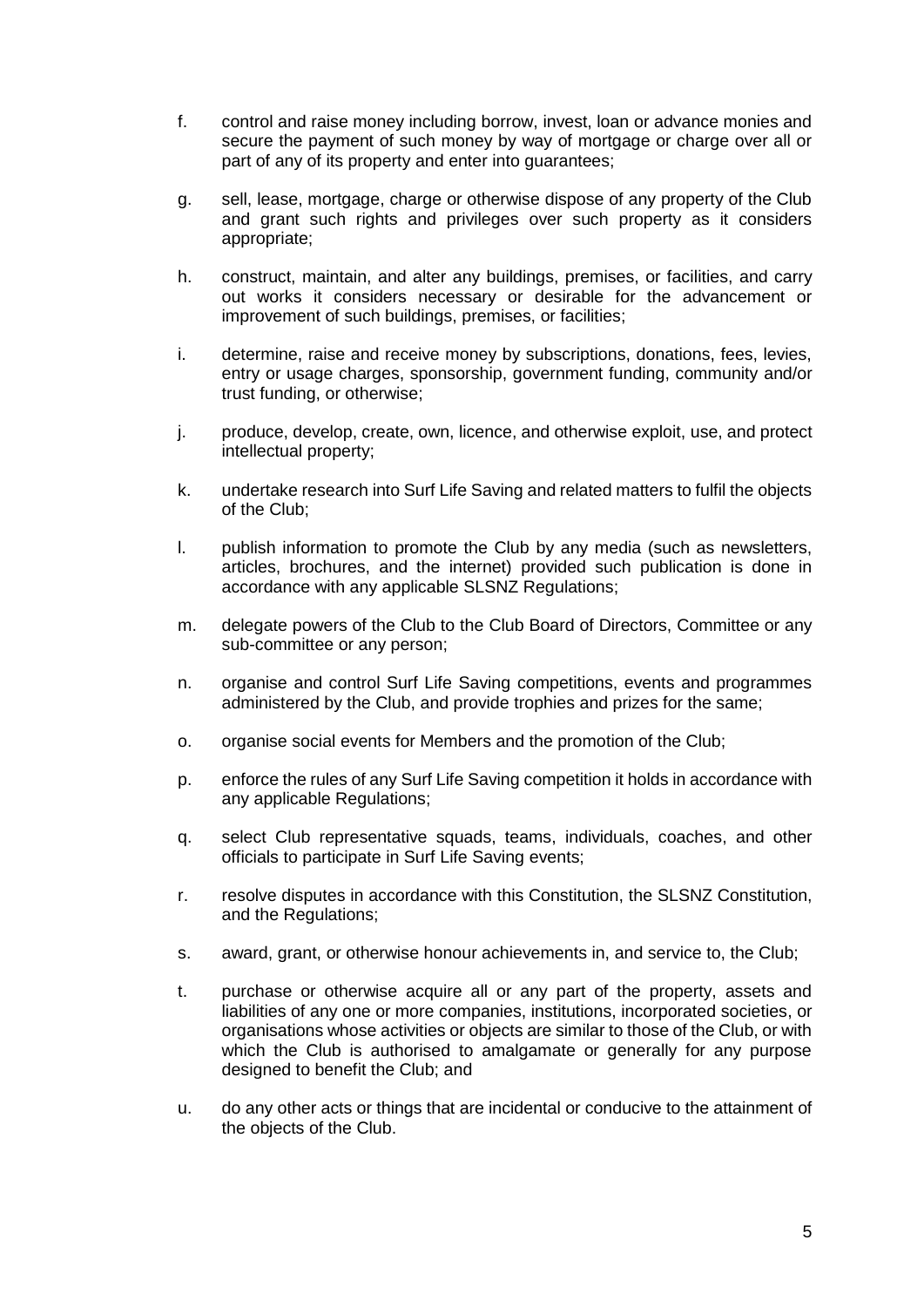# 3.2 **Responsibilities: The Club is responsible for promoting, developing, enhancing and protecting Surf Life Saving primarily at Whangamata Beach and at other locations as determined by the Club, and in particular for:**

- a. preventing drowning and injury of those swimming and undertaking activities at beaches and other aquatic environments by providing lifesaving, patrol services, and other programmes and services;
- b. developing strategies, policies, programmes, and initiatives for the Club;
- c. delivering SLSNZ programmes, activities, initiatives and events at the Club to encourage participation in Surf Life Saving;
- d. seeking and securing revenue, funding, grants, and sponsorship for the delivery of the Club's strategies, programmes and initiatives;
- e. implementing SLSNZ's systems and standards for the consistent and efficient management and administration of Surf Life Saving;
- f. identifying and developing talent and selecting Club teams and representatives;
- g. implementing initiatives to encourage the retention and recruitment of individuals participating in Surf Life Saving;
- h. appointing delegates to attend SLSNZ General Meetings in accordance with the SLSNZ Constitution;
- i. applying its property and capacity in pursuit of the Objects of SLSNZ and Club and Surf Life Saving;
- j. doing all that is reasonably necessary to enable the Objects of SLSNZ and the Club to be achieved;
- k. acting in good faith and with loyalty to SLSNZ to ensure the maintenance and enhancement of SLSNZ and Surf Life Saving, and its reputation, and to do so for the collective and mutual benefit of SLSNZ Members and Surf Life Saving;
- l. operating with, and promoting, mutual trust and confidence between SLSNZ and SLSNZ Members;
- m. at all times, acting in the interests of SLSNZ Members and Surf Life Saving; and
- n. consulting with the SLSNZ Board prior to any merger or amalgamation with another Member Club of SLSNZ.

# <span id="page-6-0"></span>**Part II – Membership**

#### <span id="page-6-1"></span>**4. Members**

<span id="page-6-2"></span>4.1 **Club Members: The Club shall have as its members such individuals as the Club Board of Directors considers appropriate provided that the membership is consistent with the SLSNZ Constitution and Regulations. For the purposes of this Constitution, the types of Members of the Club are as set out below:**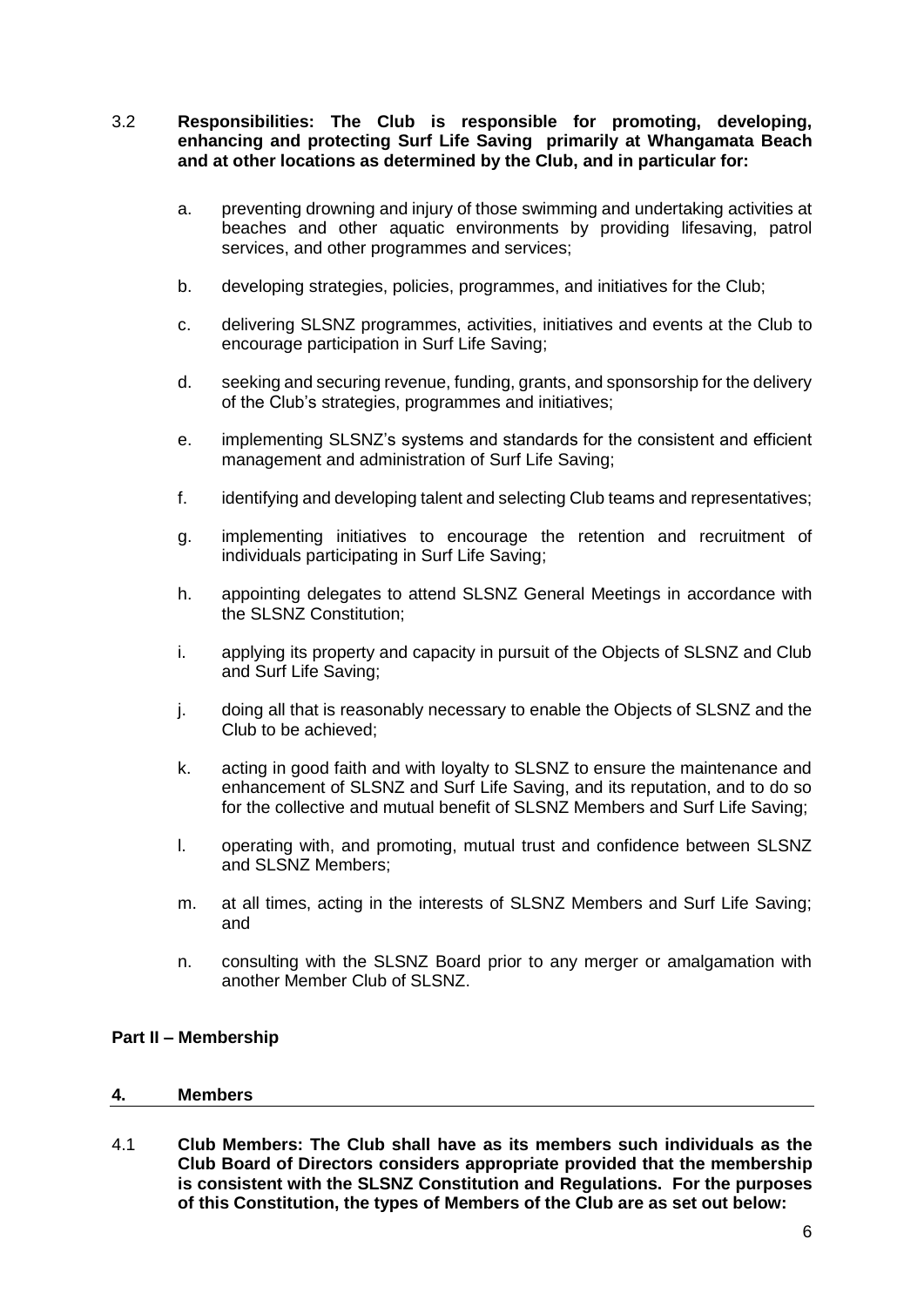- <span id="page-7-2"></span>a. **Active Members:** an Active Member is a person who participates or is involved in Surf Life Saving through the Club and who has been accepted as an Active Member by the Club in accordance with Rule [5.](#page-7-0) Active Members may be classified into sub-categories of membership by the Club for the purposes of calculating membership subscriptions;
- b. **Junior Surf Members:** a Junior Surf Member is a person who is between 6 and 13 years of age (as at 30 September of the membership year) and who participates or is involved in Surf Life Saving through the Club and who has been accepted as a Junior Surf Member by the Club in accordance with Rule [5.](#page-7-0) Junior Surf Members may be classified into sub-categories of membership by the Club for the purposes of calculating membership subscriptions;
- <span id="page-7-3"></span>c. **Associate Members:** an Associate Member is a person who has an interest in Surf Life Saving and in being part of the Club and who has been accepted as an Associate Member by the Club in accordance with Rule [5;](#page-7-0) and
- d. **Life Members:** a Life Member is a person who has been granted life membership of the Club in recognition and appreciation of long term service to the Club in accordance with Rule [6.](#page-8-0)
- 4.2 **Change in Membership Status: The relevant category of membership for a Member may change during the year. If this occurs, the Member agrees to pay any additional fee(s) (if required) to cover such change.**

# <span id="page-7-0"></span>**5. Becoming a Member**

- <span id="page-7-1"></span>5.1 **Membership Applications: Any person wishing to apply to be a Member of the Club must:**
	- a. complete the application for membership as prescribed by SLSNZ; and
	- b. pay any applicable membership fees of the Club.
- 5.2 **Process: On receipt of an application for membership, the Club Board of Directors (or such other person(s) as designated by the Club Board of Directors) shall determine if the application is to be accepted, and if accepted shall determine the category of membership for that Member in accordance with any applicable Regulations, and any policies or guidelines of the Club.**
- 5.3 **Duration of Membership: Subject to Rule [8](#page-10-0) (Membership Fees & Other Fees) and Rule [10](#page-11-0) (Resignation, Suspension, and Termination of Membership) the duration of membership of:**
	- a. Active Members, Junior Surf Members and Associate Members is annual commencing on the date of joining in each year and concluding on 30 June (so that membership is always twelve (12) months or less); and
	- b. Life Membership is granted for the lifetime of the Life Member.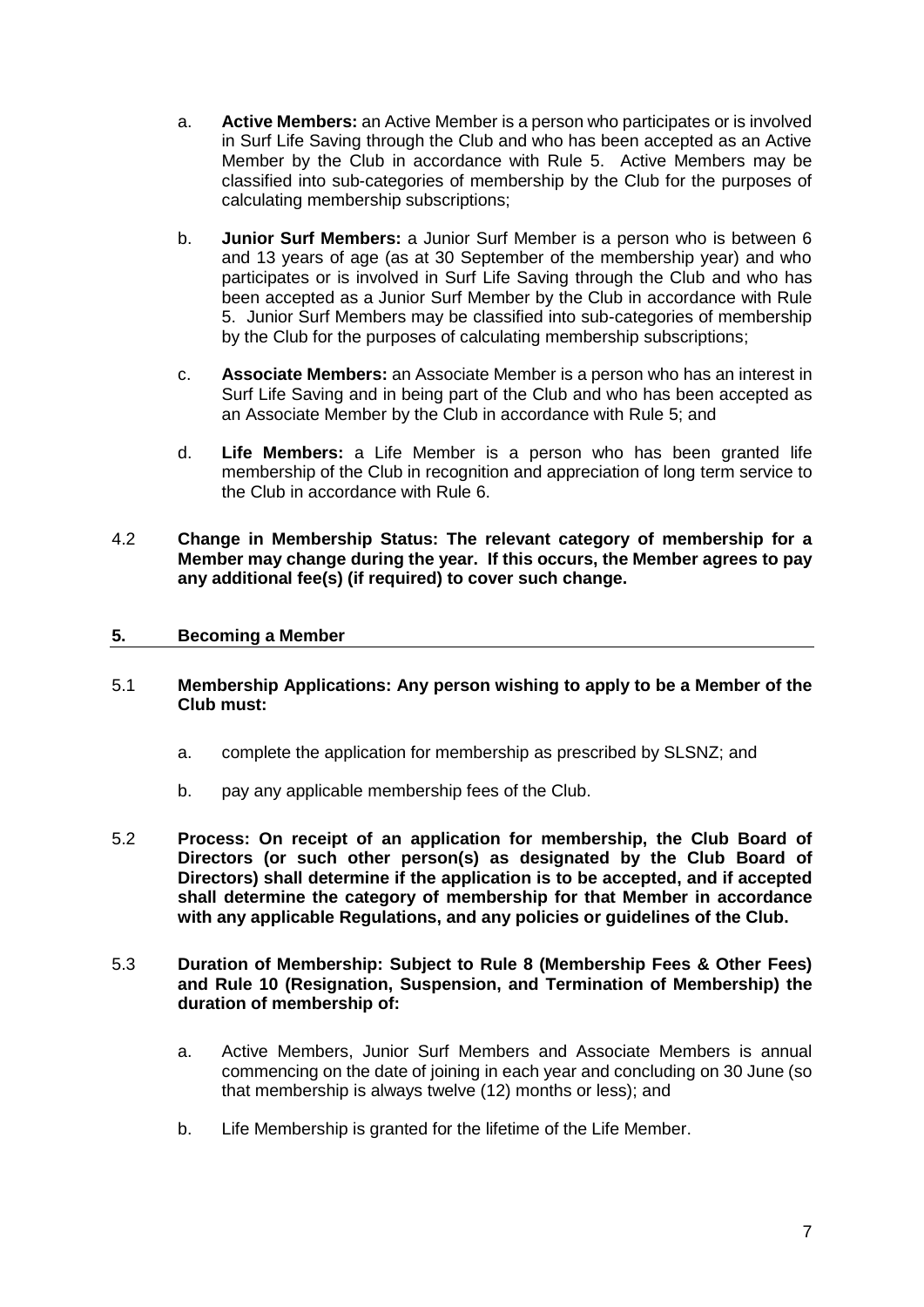- 5.4 **Renewal of Membership: Membership of the Club may be renewed annually upon payment of any applicable membership fees to the Club without the need to complete the process specified in Rule [5.1a.](#page-7-1)**
- 5.5 **Transfers: Transfers of membership between clubs must be done in accordance with any applicable SLSNZ Regulations or policies.**
- <span id="page-8-0"></span>**6. Life Members**
- 6.1 **Nomination: Nominations for life membership may be made by any Member, the Club Board of Directors, or the nominee.**
- 6.2 **Election: Life Members shall be elected by the Members at a General Meeting by Special Resolution upon recommendations put forward by the Honours and Awards committee at least 14 days prior to the meeting**
- 6.3 **List of Life Members: The Club shall maintain a list of all Life Members of the Club and ensure that their details are included in the Register in accordance with Rule [12](#page-13-0) (Register of Members).**
- 6.4 **Limitations: There shall be no cap on living Life Members at any one time.**
	- a. The Board of Directors will be responsible for having a standing Honours and Award committee. This committee shall comprise of 1) the President, 2) the Patron and 3) another life member and will be responsible for assessing any nominations for life membership made by members throughout the year and make a recommendation to the Board for voting on at the General Meeting at least 14 days prior to that meeting

# <span id="page-8-1"></span>**7. Rights & Privileges of Membership**

# 7.1 **Active Members: Subject to Rule [10](#page-11-0) (Resignation, Suspension, and Termination of Membership) and for the period of their membership, all Active Members who have paid their membership fees shall be entitled to:**

- a. compete for the Club in Surf Life Saving competitions and Events if chosen as a Club representative;
- b. use the Club's facilities and equipment as permitted by the Club;
- c. participate in programmes and activities offered by the Club;
- d. in their second season of membership at their own cost attend, speak, and vote at all General Meetings of the Club;
- e. in their first season of membership at their own cost attend, speak, and vote for Club Committee Members in accordance with Rule [15.3](#page-19-0) (Election of Committee Members) at all General Meetings of the Club;
- f. be elected as a member of the Club Board of Directors or as a member of a Club Committee in accordance with Rule [14](#page-13-3) (Club Board and Committees); and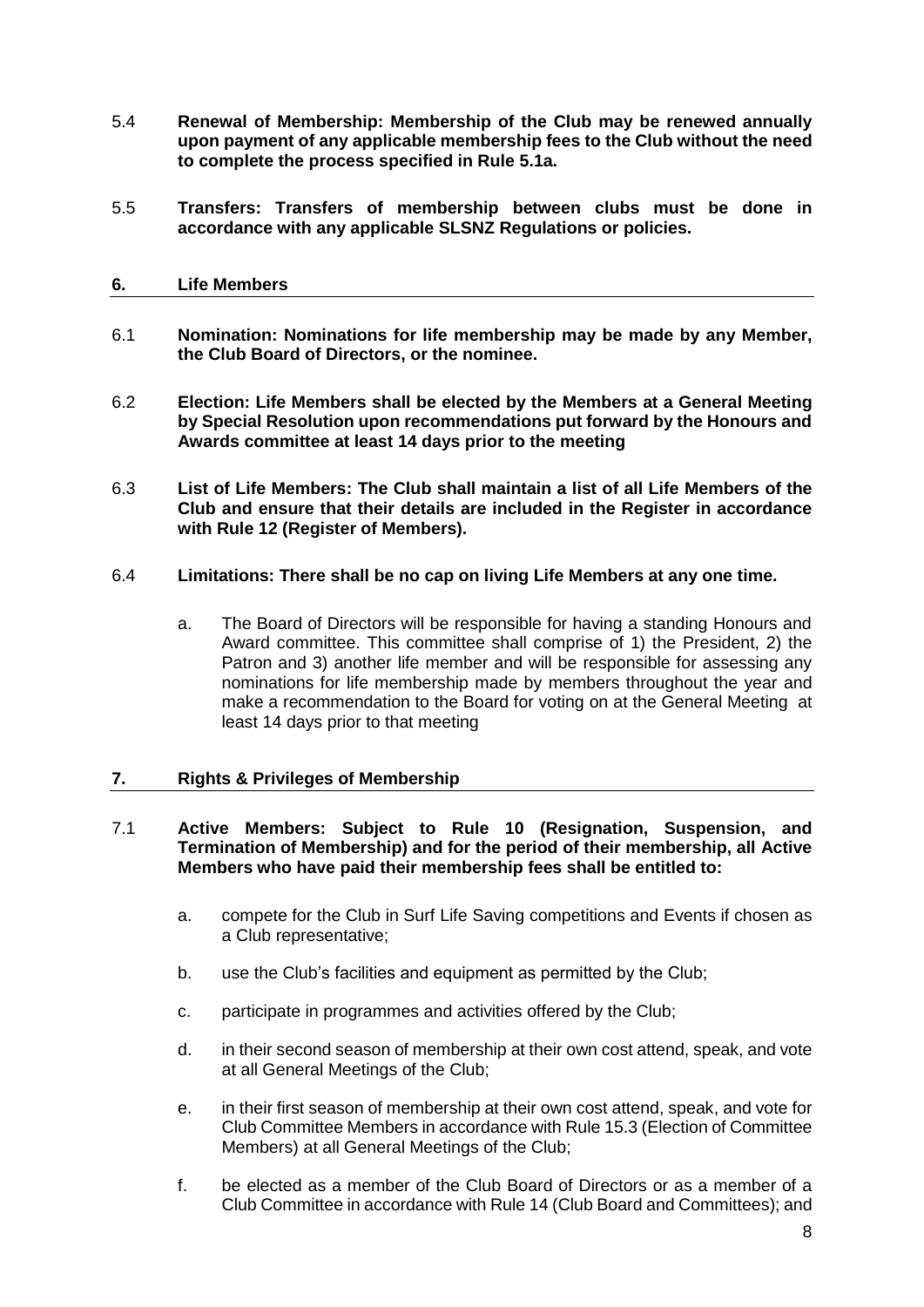g. if over 18 years of age, be elected or appointed as a Delegate to represent the Club at general meetings of SLSNZ.

# 7.2 **Junior Surf Members: Subject to Rule [10](#page-11-0) (Resignation, Suspension, and Termination of Membership) and for the period of their membership, all Junior Surf Members who have paid their membership fees shall be entitled to:**

- a. compete for the Club in Surf Life Saving competitions and events if chosen as a Club representative;
- b. use the Club's facilities and equipment as permitted by the Club; and
- c. participate in programmes and activities offered by the Club;

# 7.3 **Associate Members: Subject to Rule [10](#page-11-0) (Resignation, Suspension, and Termination of Membership) and for the period of their membership, all Associate Members who have paid their membership fees shall be entitled to:**

- a. use the Club's facilities and equipment as permitted by the Club;
- b. participate in programmes and activities offered by the Club;
- c. at their own cost attend and speak at all General Meetings of the Club but shall have **no** right to vote;
- <span id="page-9-0"></span>d. if they are the parent or other legal guardian of a current Junior Surf Member they may at their own cost vote for Club Committee Members in accordance with Rule [15.3](#page-19-0) (Election of Committee Members) at all General Meetings of the Club.
- e. if over 18 years of age, be elected as a member of the Club Board of Directors or as a member of a Club Committee in accordance with Part III (Club Governance); and
- f. if over 18 years of age, be elected or appointed as a Delegate to represent the Club at general meetings of SLSNZ.

# 7.4 **Life Members: Subject to Rule [10](#page-11-0) (Resignation, Suspension, and Termination of Membership), all Life Members shall be entitled to:**

- a. use the Club's facilities and equipment as permitted by the Club;
- b. participate in programmes and activities offered by the Club;
- c. at their own cost attend, speak, and vote at all General Meetings of the Club;
- d. be elected as a member of the Club Board of Directors or as a Member of a Club Committee in accordance with Rule [14](#page-13-3) (Club Board of Directors) and Rule 15 (Club Committees); and
- e. be elected or appointed as a Delegate to represent the Club at general meetings of SLSNZ.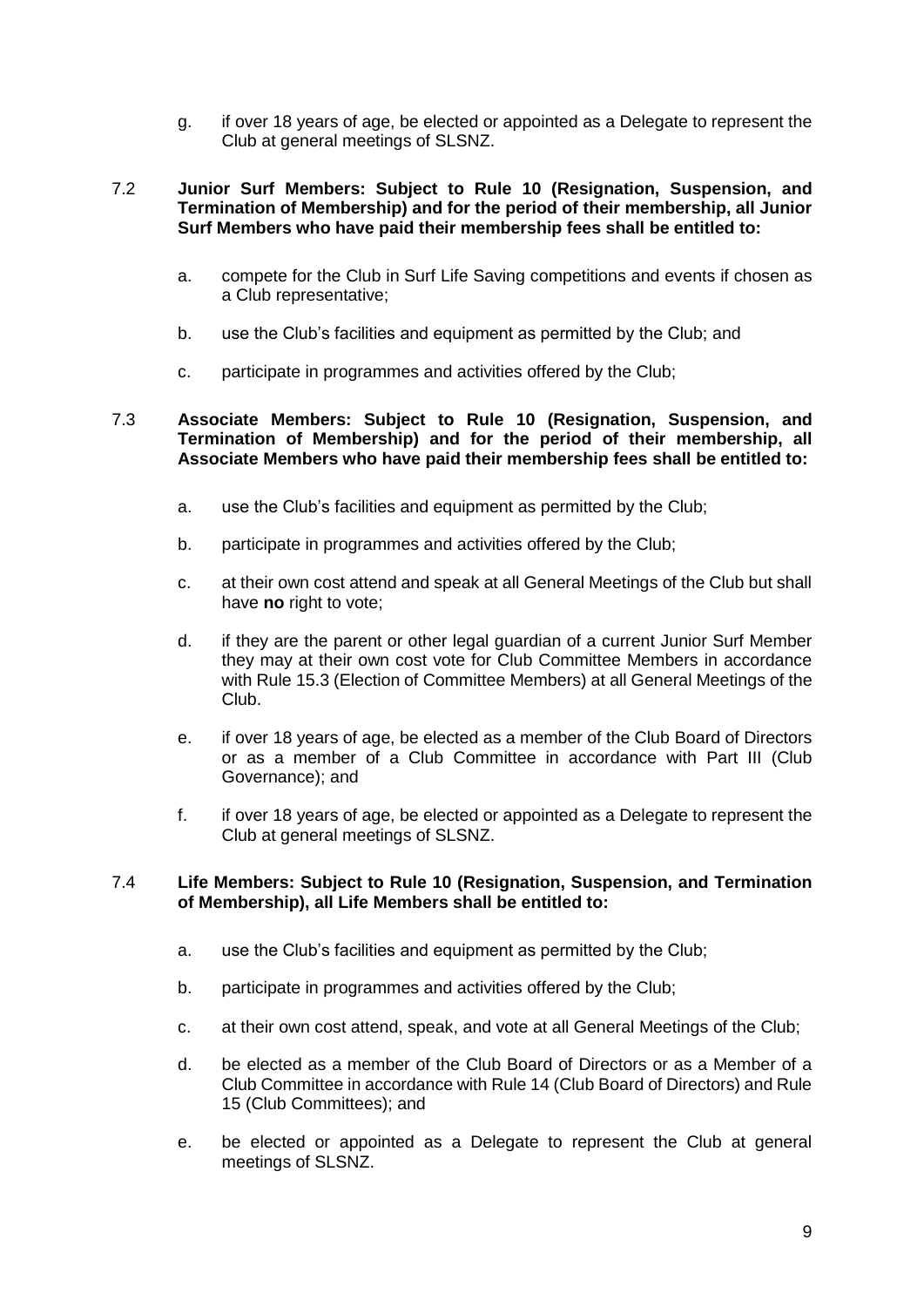# <span id="page-10-0"></span>**8. Membership Fees & Other Fees**

# <span id="page-10-2"></span>8.1 **Membership Fee: The Club Board of Directors shall determine:**

- a. the membership fee(s) and any other fees payable by each Member;
- b. the due date for the fee(s); and
- c. the manner of payment for the fee(s).
- 8.2 **Differing Fees: The Club Board of Directors may differentiate between different categories of Members, or within the same category of Members, as to the annual fees or subscriptions that each category of Member shall pay to the Club. The Club Board of Directors may offer Members discounts for prompt payment, and may impose reasonable penalties for late payment.**
- 8.3 **Failure to pay Membership Fee: Each Member shall pay the membership fee(s) by the due date specified by the Club Board of Directors. Failure to pay the membership fee(s) by the due date (or by any subsequent date agreed to in writing by the Club Board of Directors) shall mean the individual concerned is no longer a Member of the Club, and all rights and privileges s/he had as a Member shall cease to apply.**
- 8.4 **Other Fees: The Club Board of Directors may determine any other fees in addition to those specified in Rule [8.1a](#page-10-2) that are payable by Members and other participants at competitions, events, and activities held by or under the auspices of the Club, including at any facilities or equipment owned by, or under the control of, the Club.**

#### <span id="page-10-1"></span>**9. Member Obligations**

#### 9.1 **Members acknowledge and agree that:**

- a. this Constitution constitutes a contract between each of them, the Club, and SLSNZ, and that they are bound by this Constitution, the SLSNZ Constitution, the Regulations, and any policies and procedures of the Club and SLSNZ;
- b. they shall comply with and observe this Constitution, the SLSNZ Constitution, the Regulations, and any policies and procedures of the Club, and SLSNZ, and any determination, resolution or decision which may be made or passed by the Club Committee;
- c. they are subject to the jurisdiction of the Club and SLSNZ;
- d. this Constitution, the SLSNZ Constitution, the Regulations, and any policies and procedures of the Club and SLSNZ, are necessary and reasonable for promoting the objects of the Club and SLSNZ;
- e. this Constitution, the SLSNZ Constitution, the Regulations, and any policies and procedures of the Club and SLSNZ, are made in the pursuit of a common object, namely the mutual and collective benefit of the Club, SLSNZ, and Surf Life Saving.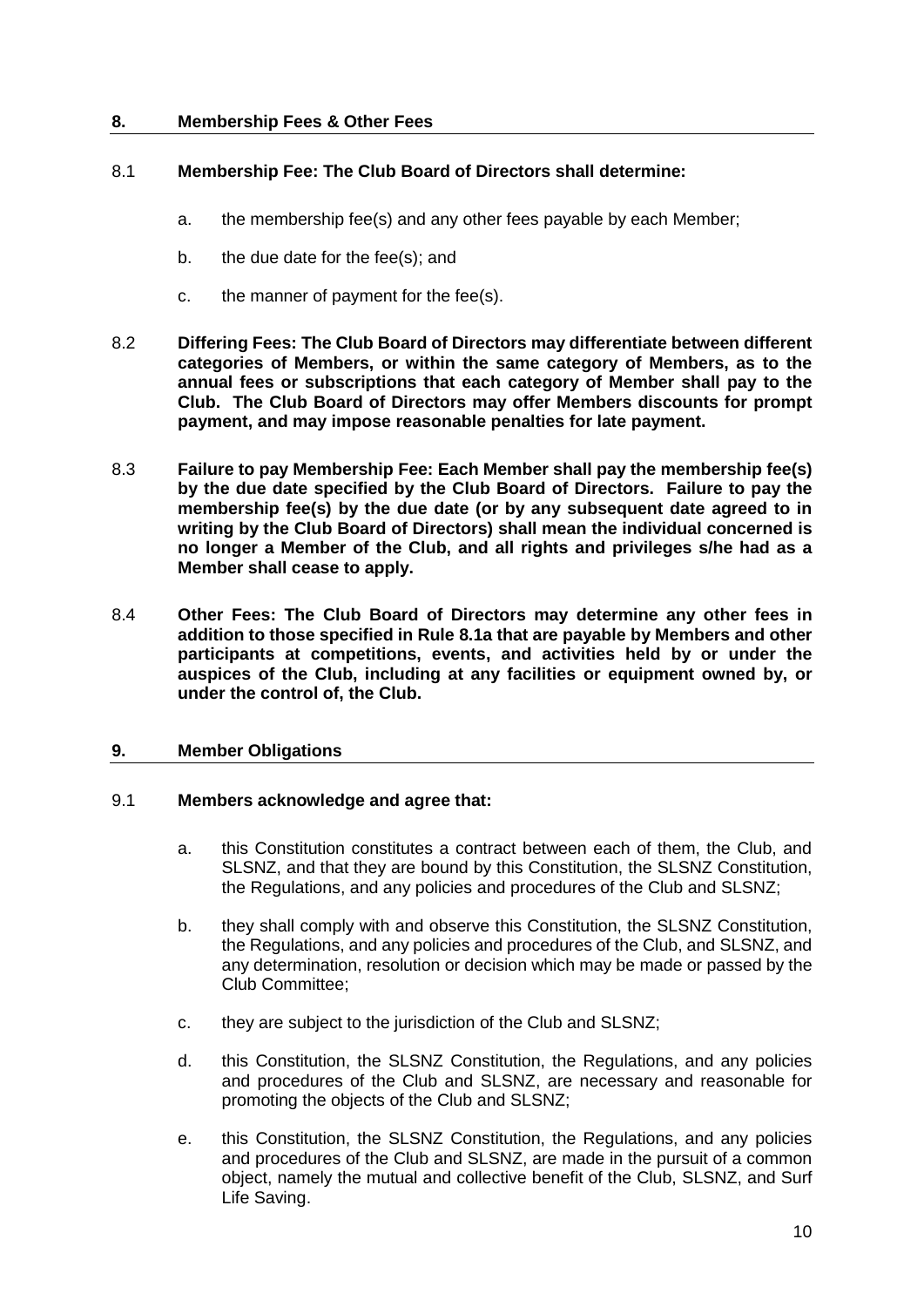9.2 **In order to receive or continue to receive entitlements Members must meet all requirements of membership set out in this Constitution or as otherwise set by the Club Committee.**

# <span id="page-11-0"></span>**10. Resignation, Suspension & Termination of Membership**

# 10.1 **A Member may have their membership ended by:**

- a. resignation under Rule [10.2](#page-11-1)
- b. termination for default in fees under Rul[e10.3;](#page-11-2) or
- c. termination under Rule [10.4;](#page-11-3)
- <span id="page-11-1"></span>10.2 **Resignation of Membership: A Member may resign from their membership of the Club by giving notice in writing to the Club Board of Directors (or such person(s) as designated by the Club Board of Directors). Upon the expiration of the notice period, and provided that the Member has paid all arrears of membership fees and any other fees due and payable by the Member, the Member shall cease to be a Member. In the absence of any written notice of resignation, the Member's membership shall be deemed to have been resigned once the ninety (90) Day period referred to in Rule [10.3](#page-11-2) has passed.**
- <span id="page-11-2"></span>10.3 **Termination for Default in Fees: A Member shall have his or her membership of the Club terminated if any fees are due and outstanding to the Club. Before such termination can occur the Club Board of Directors must give the Member written notice specifying the payment(s) due and demanding payment by a due date, being not less than seven (7) Days from the date of the demand. If payment is not made by the due date, membership shall be suspended pending payment. If such suspension continues for more than ninety (90) Days, the Member shall have their membership automatically terminated on the expiry of such period.**
- <span id="page-11-3"></span>10.4 **Termination: At a General Meeting of the Club the Members may terminate membership of any Member if the Club Board of Directors or the Club Judicial Committee makes a recommendation to do so provided that a motion to that effect is notified in accordance with this Constitution. The motion for termination of membership must be adopted by a Special Resolution and shall not be voted on until the Member concerned has been given an opportunity to be heard at the General Meeting.**
- 10.5 **Consequences of Termination: A Member who ceases to be a Member of the Club (whether by resignation or termination of membership) shall forfeit all rights in and claims upon the Club and SLSNZ and the property (including Intellectual Property) of the Club and SLSNZ, and shall not use any property (including but not limited to intellectual property) of the Club or SLSNZ.**
- 10.6 **Relationship with SLSNZ: A Member who resigns from the Club or has their membership terminated by the Club shall be deemed to have also withdrawn or terminated their membership of SLSNZ.**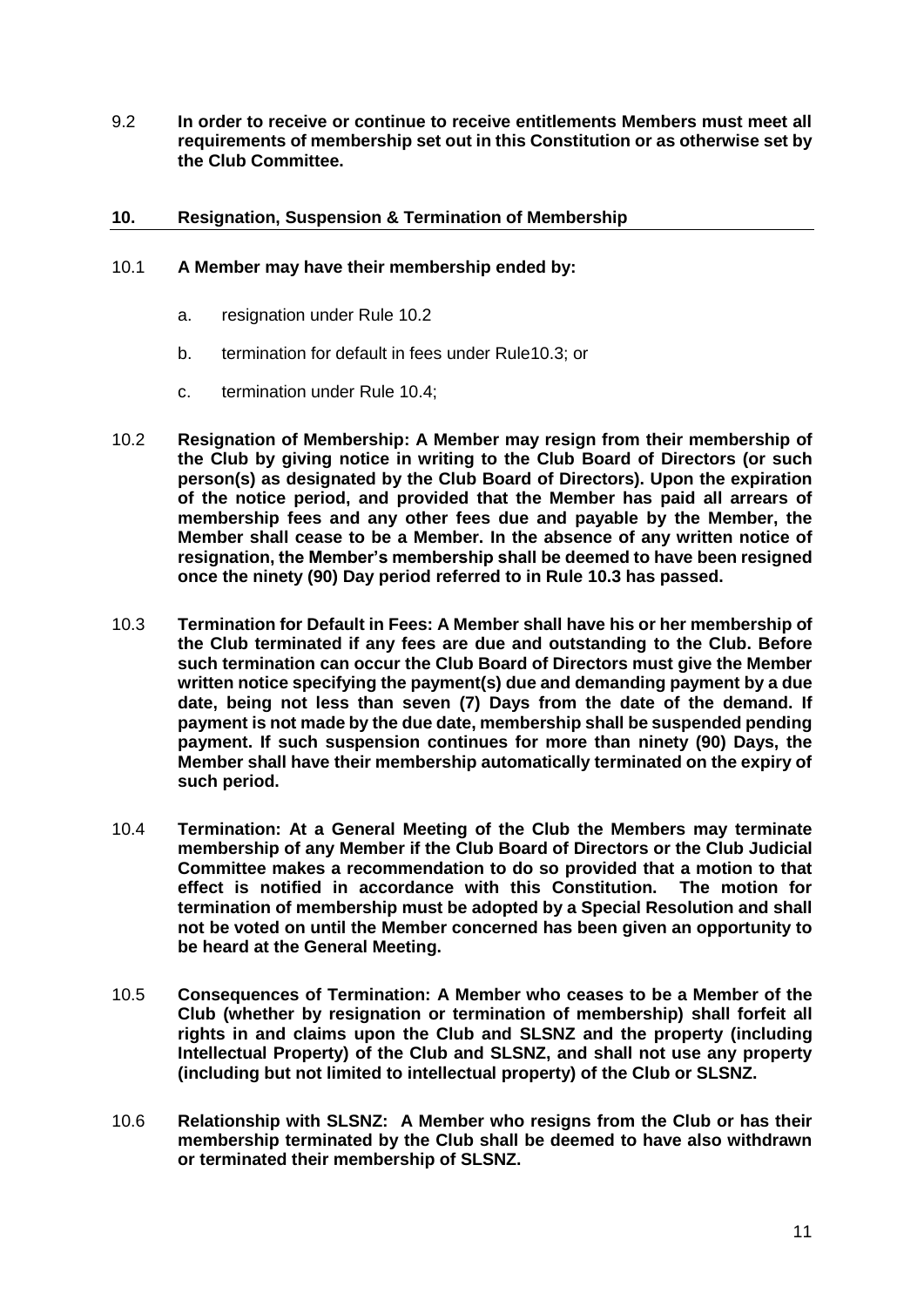- 10.7 **Reinstatement: Where a person has had his or her membership of the Club suspended or terminated, his or her membership may only be reinstated at the discretion of the Club Board of Directors.**
- 10.8 **Appeals: A Member may only appeal a decision made under this Rule to SLSNZ in accordance with the SLSNZ Constitution and Regulations.**

# <span id="page-12-0"></span>**11. Discipline**

#### <span id="page-12-4"></span><span id="page-12-2"></span>11.1 **Discipline: If the Club Board of Directors considers that any Member has or may have:**

- a. breached, failed, refused, or neglected to comply with a provision of this Constitution, the SLSNZ Constitution, the Regulations, or any other resolution, rules or determination of the Club Board of Directors, or under any rules of (or in connection with) an Event; or
- b. acted in a manner unbecoming of a Member or prejudicial to the objects or the interests of the Club, SLSNZ and/or Surf Life Saving; or
- c. brought the Club, SLSNZ, or any other Member or Surf Life Saving into disrepute;

# <span id="page-12-3"></span><span id="page-12-1"></span>11.2 **the Club Board of Directors may:**

- i. refer the matter to a Club Judicial Committee (consisting of three (3) persons with experience in disciplinary matters, at least one (1) of whom shall be a member of the Club Board of Directors) for investigation or determination in accordance with the principles of natural justice and any applicable rules relating to the Club Judicial Committee's procedure (unless a Regulation specifies otherwise). The Club Judicial Committee may impose any sanction on the Member as it sees fit other than termination of membership which must be done in accordance with Rule [10.4](#page-11-3) (Termination); or
- ii. make its own enquiries (including appointing a person independent of the Club Board of Directors to undertake such enquiries and provide a recommendation to the Club Board of Directors), and impose any sanction that it has authority to impose on the Member under this Constitution, other than termination of membership which must be done in accordance with Rule [10.4](#page-11-3) (Termination), provided it has complied with the principles of natural justice.

# 11.3 **Procedure: Before any decision under Rule [11.2](#page-12-1) is made the Member concerned:**

- a. shall be given fourteen (14) Days written notice by the Club Board of Directors of the proposed resolution to terminate their membership, and
- b. have the right to be present, make submissions, and by heard at the Club Board of Directors meeting in which the proposed resolution is to be determined.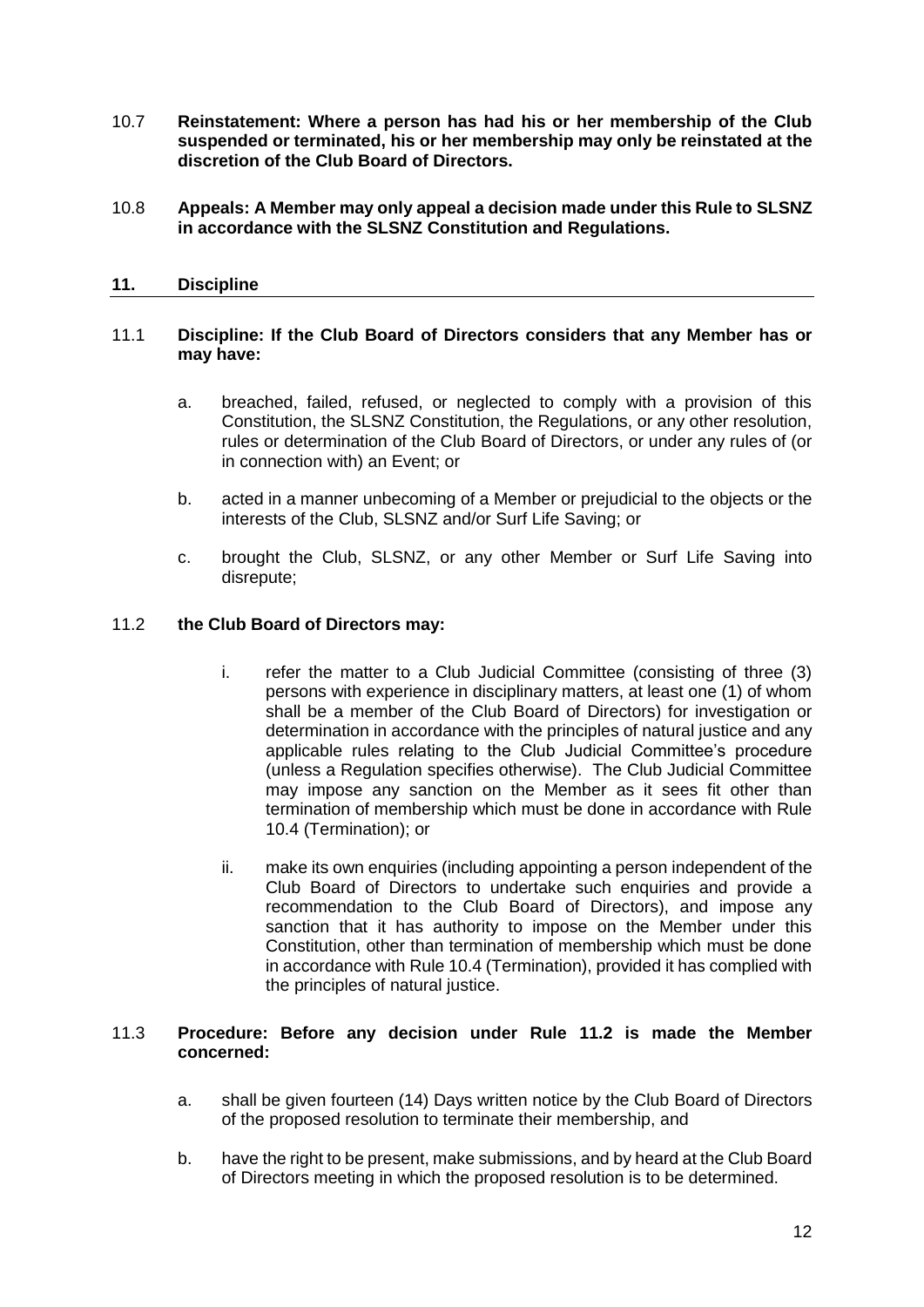- 11.4 **Suspension: If the Club Board of Directors considers a Member has or may have engaged in one or more of the circumstances in Rules [11.1a](#page-12-2) to [11.1c,](#page-12-3) and it believes it is in the best interests of the Club to do so, it may suspend the Member pending determination of the disciplinary matter in accordance with this Rule [10.](#page-11-0) Before invoking any such suspension, the Member shall be given notice of the proposed suspension and the right to be heard.**
- 11.5 **Consequences of Suspension: If a Member is suspended from membership of the Club, then until such time as the suspension is revoked, the Member concerned shall:**
	- a. not be entitled to attend, speak, or vote at a General Meeting;
	- b. not be entitled to continue to hold office in any position within the Club or SLSNZ;
	- c. not be entitled to any other privileges or benefits to which he or she would otherwise be entitled including participation in any competition, activity, event, function, or meeting of the Club or SLSNZ; and
	- d. have their membership of SLSNZ suspended.

# <span id="page-13-0"></span>**12. Register of Members**

- 12.1 **Register: The Club shall keep and maintain a Register of Members in accordance with the Act and the Regulations.**
- 12.2 **Privacy: The collection of any personal information for the Register of Members shall comply with the Privacy Act 1993. Any entry on the Register of Members shall be available for inspection by Members upon reasonable request and in compliance with the Privacy Act 1993.**
- 12.3 **Changes: All Members shall provide written notice of any change to their name, address and other contact details to the Club within fourteen (14) Days of such change.**

# <span id="page-13-2"></span><span id="page-13-1"></span>**Part III – Governance**

# **13. Patron**

13.1 **There shall be a Patron elected under rule [14.4.](#page-14-0) The Patron shall be invited by the Club Board of Directors to hold such position. The Patron shall be entitled to attend and speak at Meetings of the Board of Directors and General Meetings but shall have no right to vote (unless otherwise permitted by another clause of this Constitution).**

# <span id="page-13-3"></span>**14. Club Board of Directors**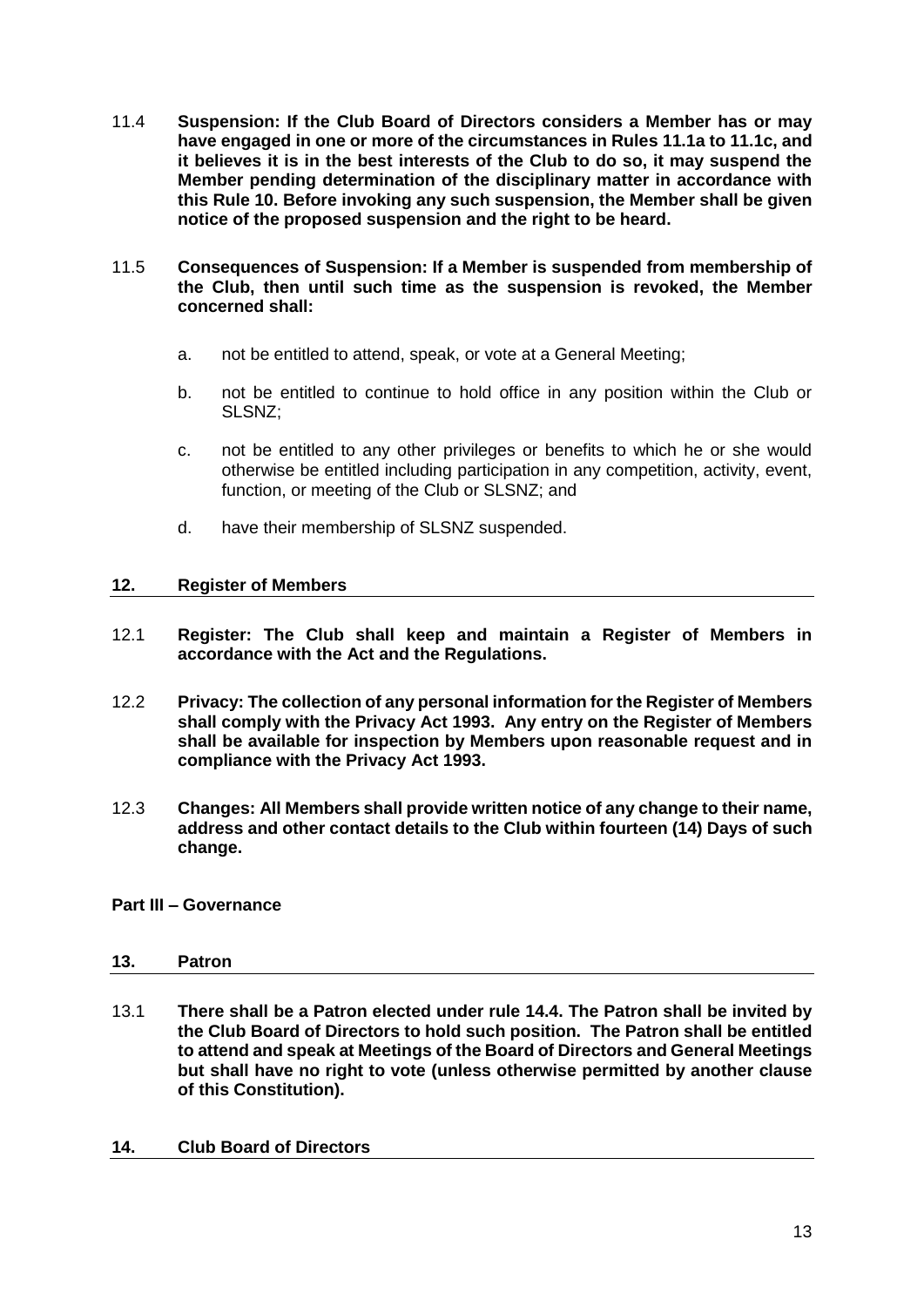- 14.1 **Role of the Board of Directors: The Club Board of Directors shall be responsible for determining strategies, policies, and financial arrangements of and for the Club and managing the Club. Subject to this Constitution, the Club Board of Directors may exercise all the powers of the Club and do all things that are not expressly required to be undertaken by the Club at a General Meeting.**
- 14.2 **Composition of the Club Board of Directors: the Club Board of Directors shall comprise the following elected Directors:**
	- a. President;
	- b. Club Captain;
	- c. Director of Finance; and
	- d. Four (4) other Board Members.
- 14.3 **President: The President shall be elected annually at the AGM and shall hold office until the conclusion of the next AGM. The President may be re-elected for subsequent and consecutive terms of office. The President shall attend and chair meetings of the Club Board of Directors and General Meetings of the Club and shall be entitled to a casting vote in the event of an equality of votes. The President shall carry out the functions and duties as prescribed by the Club Board of Directors. If the President is unavailable for any reason, then the Club Board of Directors may appoint another person to chair meetings during the period of unavailability.**
- <span id="page-14-0"></span>14.4 **Election of Club Board of Directors: The Board Members shall be elected by a majority of the Members present and entitled to vote at a General Meeting. Notice of the date on which nominations for Board Members close shall be included in, or accompany, the notice of General Meeting. If the number of nominees for the Club Board of Directors:**
	- a. is equal to the number of vacancies, the person chairing the General Meeting shall declare the nominees elected; or
	- b. is less than the number of vacancies, further nominations may be received from the floor at the General Meeting and if no further nominations are received positions may be left vacant on the Club Board of Directors; or
	- c. is greater than the number of vacancies, an election shall be conducted by secret ballot.
- 14.5 **Nominations: Nominations for Board of Directors Members must be made by two (2) Members, or by the Club Board of Directors. Written nominations must be received by the Club at least seven (7) Days before the date set for the Annual General Meeting. Verbal nominations are permitted to be received from the floor at the General meeting.**
- 14.6 **Eligibility: Individuals may not serve on the Club Board of Directors if any of the following apply:**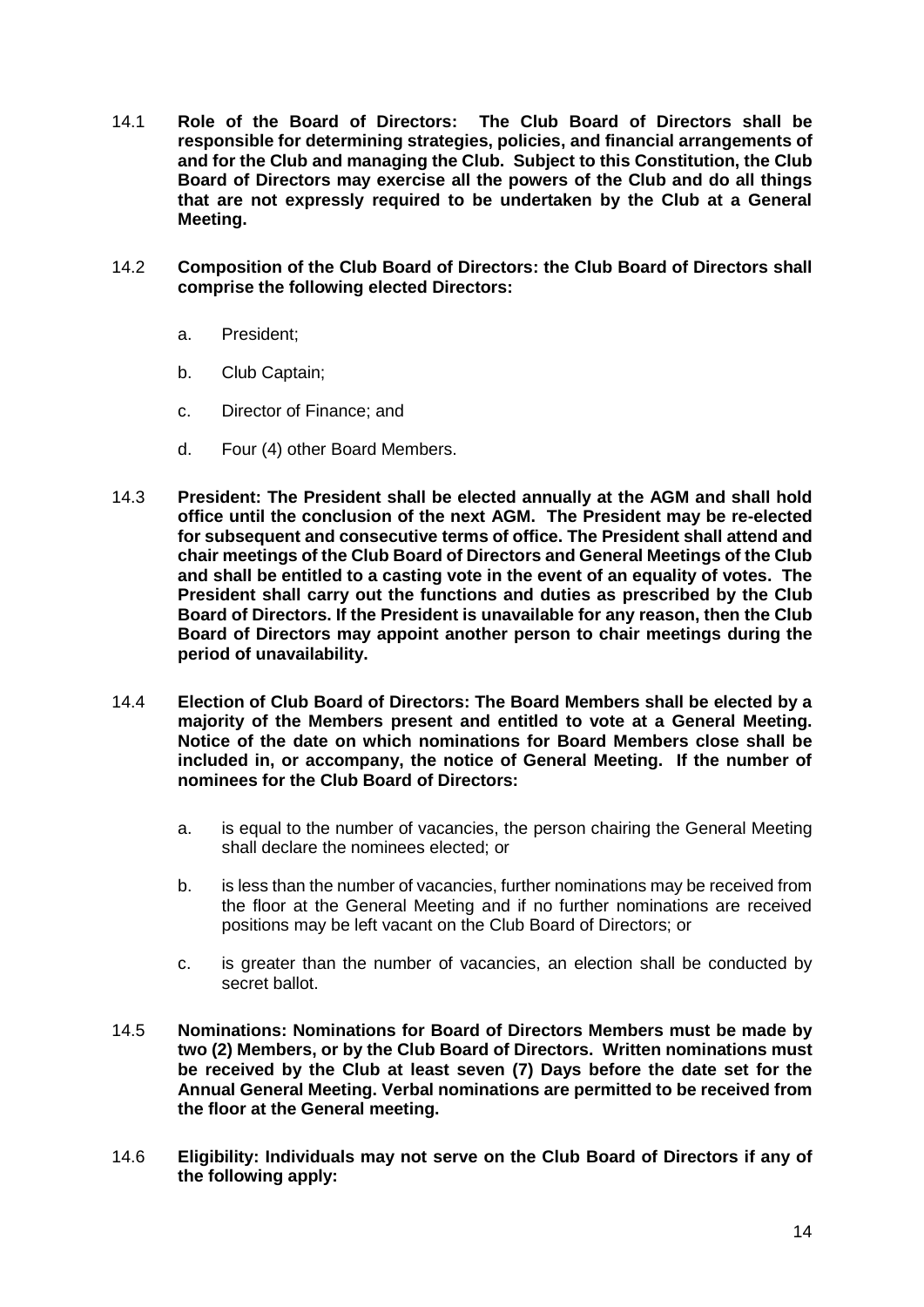- a. **Bankrupt:** a person who is an undischarged bankrupt, or is subject to a condition not yet fulfilled, or any order under the Insolvency Act 2006; or
- b. **Under 16 Years:** a person who is under the age of 16 years; or
- c. **Dishonesty Offences:** a person who has been convicted of a crime involving dishonesty (within the meaning of section 2(1) of the Crimes Act 1961) and has been sentenced for that crime within the last 7 years; or
- d. **Disqualified Director:** a person who is prohibited from being a director or promoter of, or being concerned or taking part in, the management of, an incorporated or unincorporated body under the Companies Act 1993, Securities Act 1978, the Securities Markets Act 1988, the Takeovers Act 1993, or from being an officer of a charitable entity under the Charities Act 2005; or
- e. **Property Order:** a person who is subject to a property order made that the person is lacking in competence to manage their own affairs under the Protection of Personal and Property Rights Act 1988, or whose property is managed by a trustee corporation under section 32 of the Protection of Personal and Property Rights Act 1988;
- f. if any of the above circumstances occur to an existing Director, they shall be deemed to have vacated their office upon such circumstance.
- 14.7 **Term of Office: Subject to Rule [14.9](#page-15-0) (Removal), the term of office for all Board of Directors Members shall be one (1) year, expiring at the conclusion of the relevant AGM. All Directors may be re-elected (under Rule [14.4\)](#page-14-0) to the Club Board of Directors.**
- 14.8 **Co-Option: The Club Board of Directors may co-opt up to two (2) further people to attend Club Board of Directors meetings and/or assist the Club Board of Directors in the performance of its functions, as and when the Club Board of Directors considers it necessary or desirable.**
- <span id="page-15-0"></span>14.9 **Removal: The Members in an SGM called for this purpose may, by Special Resolution remove any Board of Directors Member before the expiration of their term of office in accordance with the following process:**
	- a. upon the Club receiving a request for a SGM for the purpose of removing a Board of Directors Member, or the Club Board of Directors as a whole, the Secretary shall send the notice of the SGM to the Director concerned, or the Club Board of Directors (as the case may be), in addition to the Members of the Club; and
	- b. following notification under Rule [16.8](#page-22-0) (Notice of SGM) and before voting on the resolution to remove a Director or the Club Board of Directors as a whole, the Director, or the Club Board of Directors as a whole (as the case may be) affected by the proposed resolution shall be given the opportunity prior to, and at, the SGM to make submissions in writing and/or verbally to the persons entitled to be present at the General Meeting about the proposed resolution.
- 14.10 **Conclusion of Office: A Director shall cease to be a member of the Club Board of Directors as and from the date when the Board of Directors Member:**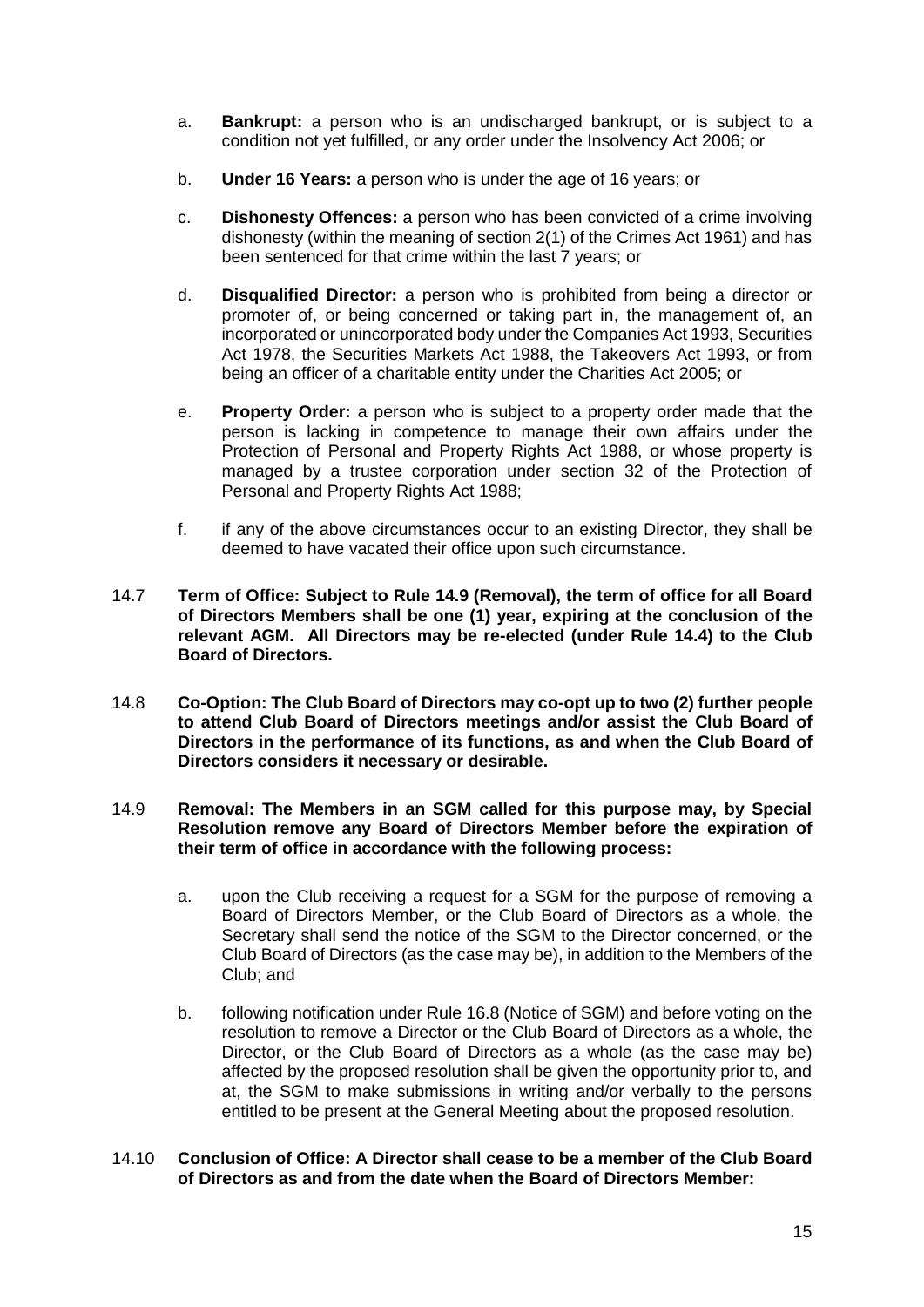- a. dies, or, in the opinion of the majority of the Club Board of Directors, becomes so incapacitated that he or she is effectively incapable of performing the duties required of a Director; or
- b. resigns by notice in writing to the Chairperson: or
- c. is absent from three (3) consecutive Club Board of Directors meetings without explanation in writing, duly accepted by the Club Board of Directors as satisfactory; or
- d. is removed from office.
- 14.11 **Vacancies: Where there is a vacancy on the Club Board of Directors, the remaining Board of Directors Members may appoint a person of their choice to fill the vacancy or the Club Board of Directors may leave the vacancy unfilled until the next AGM. The term of office for a person appointed as a Board of Directors Member to fill a vacancy under this Rule shall expire at the conclusion of the AGM following their appointment, or of any SGM called to fill the vacancy.**
- 14.12 **Duties of the Club Board of Directors: The specific duties pertaining to each role on the Club Board of Directors are as determined by the Club Board of Directors. The general duties of the Club Board of Directors are to:** 
	- a. of their membership, appoint a direct contact person to oversee each of the Club Committees;
	- b. act in good faith and in the best interests of the Club at all times;
	- c. exercise the powers of the Club Board of Directors for proper purposes;
	- d. act, and ensure the Club acts, in accordance with this Constitution;
	- e. not agree to, nor cause or allow, the activities of the Club to be carried on in a manner likely to create a substantial risk of serious loss to the Club's creditors;
	- f. not agree to the Club incurring any obligations unless the Board of Directors Member believes at that time on reasonable grounds that the Club will be able to perform the obligations when it is required to do so; and
	- g. exercise the care, diligence, and skill that a reasonable Board of Directors Member would exercise in the same circumstances taking into account, but without limitation, the nature of the Club, the nature of the decision and the position of the Board of Directors Member and the nature of the responsibilities undertaken by the Board of Directors Member.

# 14.13 **Powers of the Club Board of Directors: Without limiting the generality of the Club Board of Directors' powers to carry out the objects of the Club as it considers necessary, the Club Board of Directors shall have the following specific powers, to:**

a. develop and implement strategies, policies and procedures for the administration, promotion, and development of Surf Life Saving in the Club;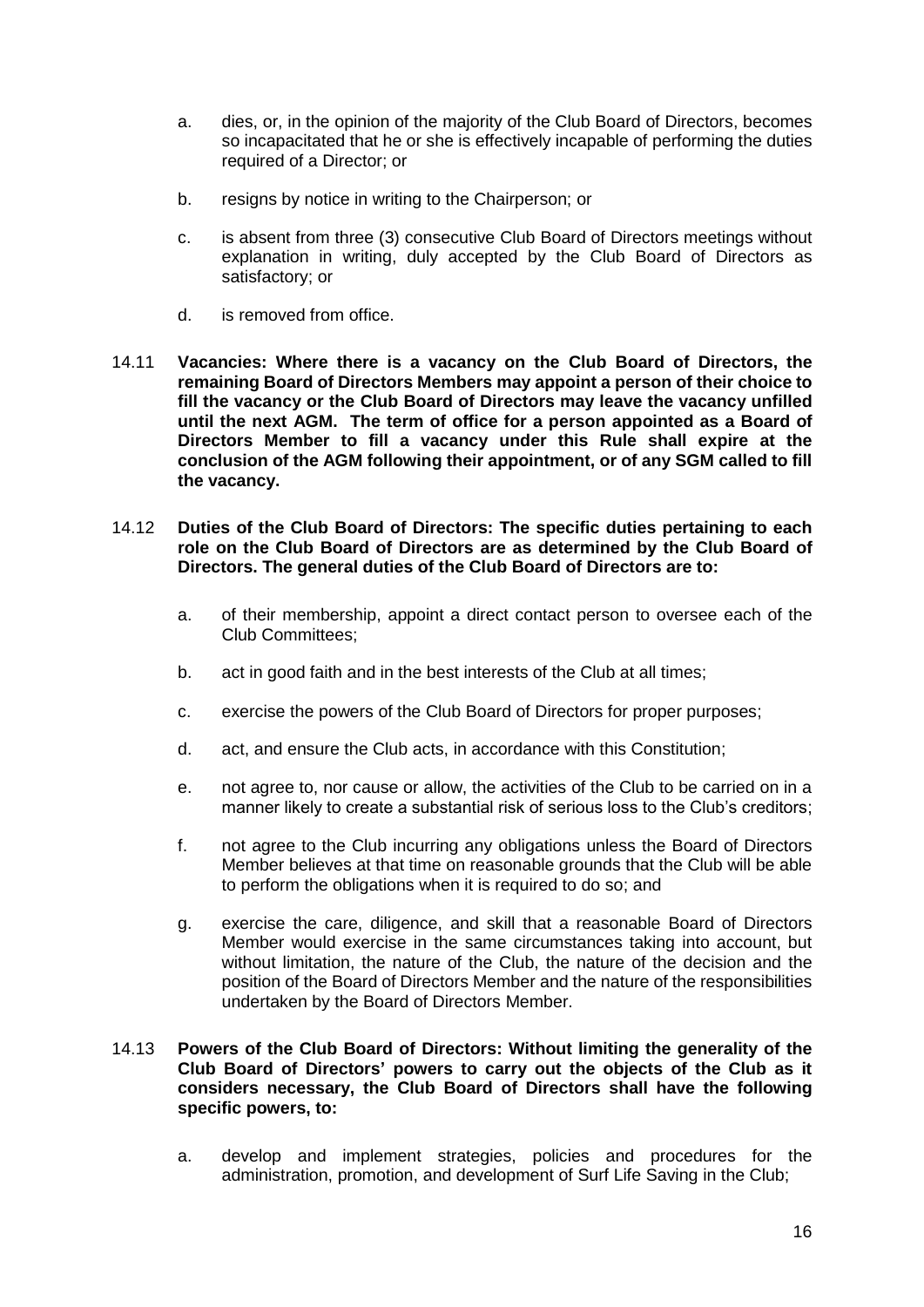- b. develop and implement prudent policies to protect and enhance the Club's finances and property;
- c. set the fees payable by the Members and enforce payment of such fees in accordance with this Constitution;
- d. designate areas of responsibility to each of the Board of Directors Members;
- e. establish, appoint, and determine the composition of any sub-committee or other groups as it considers appropriate to assist it to carry out its responsibilities and to delegate such powers as it considers appropriate to those sub-committees or other groups;
- f. engage, contract or otherwise agree to obtain the assistance or advice of any person or organisation for the Club Board of Directors;
- g. appoint delegates to represent the Club at General Meetings of SLSNZ;
- h. make, repeal, and amend rules for the regulation and control of any competitions or events at the Club including conditions of entry;
- i. appoint and administer the Club Judicial Committee;
- j. discipline Members as specified in this Constitution;
- k. control expenditure and raise any money to fulfil the objects of the Club;
- l. determine the criteria and procedures to apply in respect of the appointment of coaches, selectors, judges, and managers of Club squads and teams;
- m. open and operate in the name of the Club such banking accounts as deemed necessary;
- n. determine the dates on which competitions are held at the Club, having due regard to the yearly calendar of SLSNZ;
- o. to fill any vacancy on the Club Board of Directors, or to co-opt further people to the Club Board of Directors, as specified in this Constitution;
- p. to call SGMs;
- q. to resolve and determine any disputes or matters not provided for in this Constitution; and
- r. to review its own processes and effectiveness.
- 14.14 **Club Board of Directors Meetings: Club Board of Directors meetings may be called at any time by the Chair or two (2) Board of Directors Members but generally the Club Board of Directors shall meet at regular intervals agreed by the Club Board of Directors. Except to the extent specified in this Constitution, the Club Board of Directors shall regulate its own procedure.**
- 14.15 **Quorum: The quorum necessary for the transaction of the business of the Club Board of Directors shall be four (4) Board of Directors Members.**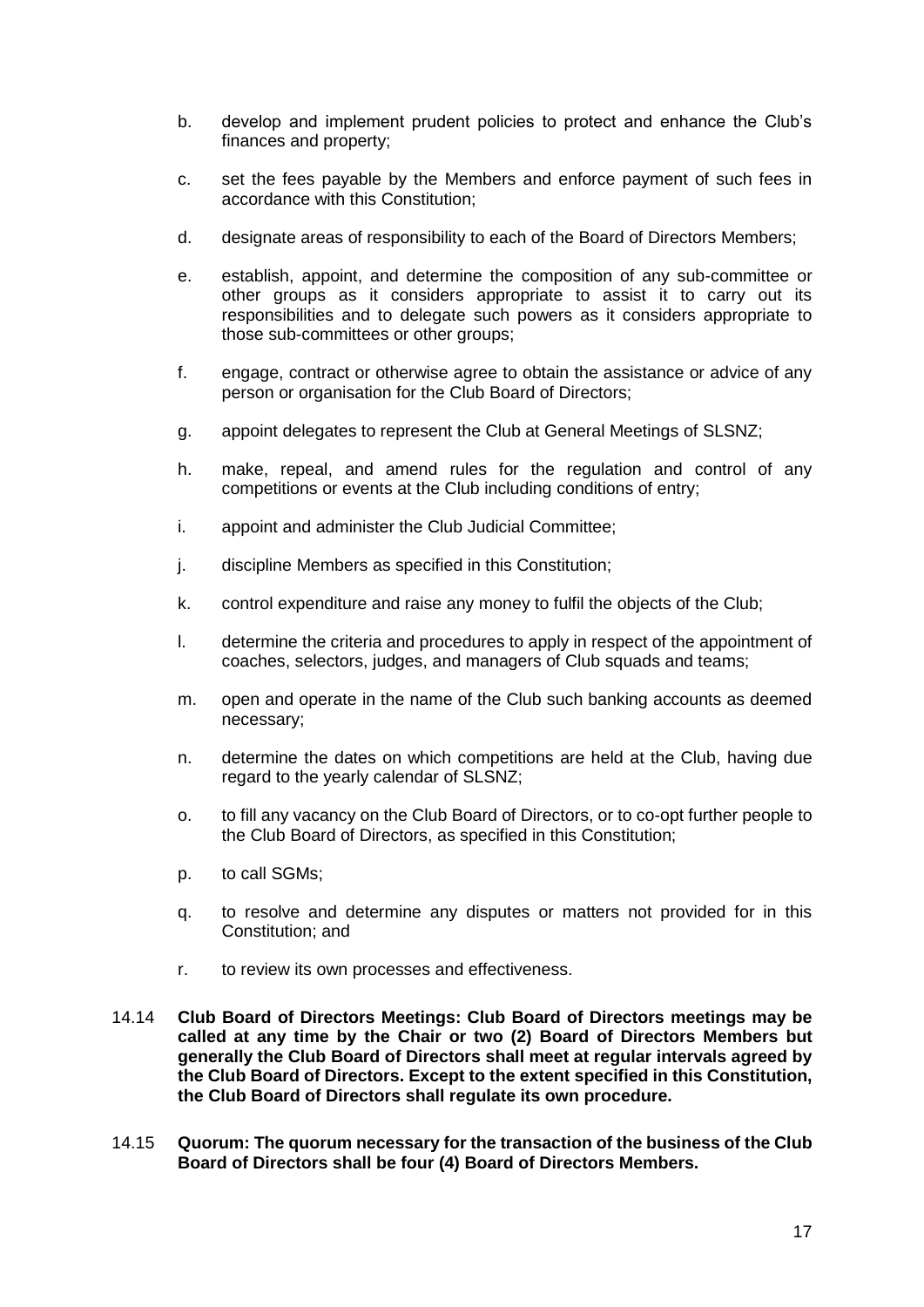14.16 **Voting: Each Board of Directors Member shall have one (1) vote at Club Board of Directors meetings except the Chair who shall have a casting vote in the event of equality of votes. Voting shall be by voices, or upon request of any Board of Directors Member, by a show of hands or by a ballot. Proxy and postal voting is not permitted.**

# 14.17 **Resolutions: The Club Board of Directors may make a decision by signed resolution in lieu of a meeting or telephone conference, provided that:**

- a. a copy of the proposed resolution is sent to every Board of Directors Member; and
- b. a majority of the Board of Directors Members sign or consent to the resolution and return their copies of the resolution to the Chairperson (or such other person as agreed by the Club Board of Directors) by mail, facsimile, or other forms of visible or other electronic communication. Any such resolution shall be valid as if it had been passed at a meeting of the Club Board of Directors.
- 14.18 **Meetings using Technology: Any one or more Board of Directors Members may participate in any meeting of the Club Board of Directors and vote on any proposed resolution at a meeting of the Club Board of Directors without being physically present. This may occur at meetings by telephone, through video conferencing facilities, or by other means of electronic communication provided that prior notice of the meeting is given to all Board of Directors Members and all persons participating in the meeting are able to hear each other effectively and simultaneously. Participation by any Board of Directors Member in this manner at a meeting shall constitute the presence of that Board of Directors Member at that meeting.**
- 14.19 **Expenses: The Board may, by majority vote, reimburse its Board of Directors Members for their actual and reasonable expenses incurred in the conduct of the business of the Club. Prior to doing so the Club Board of Directors must establish a policy to be applied to the reimbursement of any such expenses.**
- 14.20 **Matters Not Provided For: If any situation arises that, in the opinion of the Club Board of Directors, is not provided for in the Regulations, policies or procedures of the Club or SLSNZ, the matter will be determined by the Club Board of Directors.**

# <span id="page-18-0"></span>**15. Club Committees**

# 15.1 **Club Committees: The Club shall have the following Committees:**

- a. Lifesaving Committee;
- b. Sport Committee;
- c. Communications Committee; and
- d. Junior Surf Committee.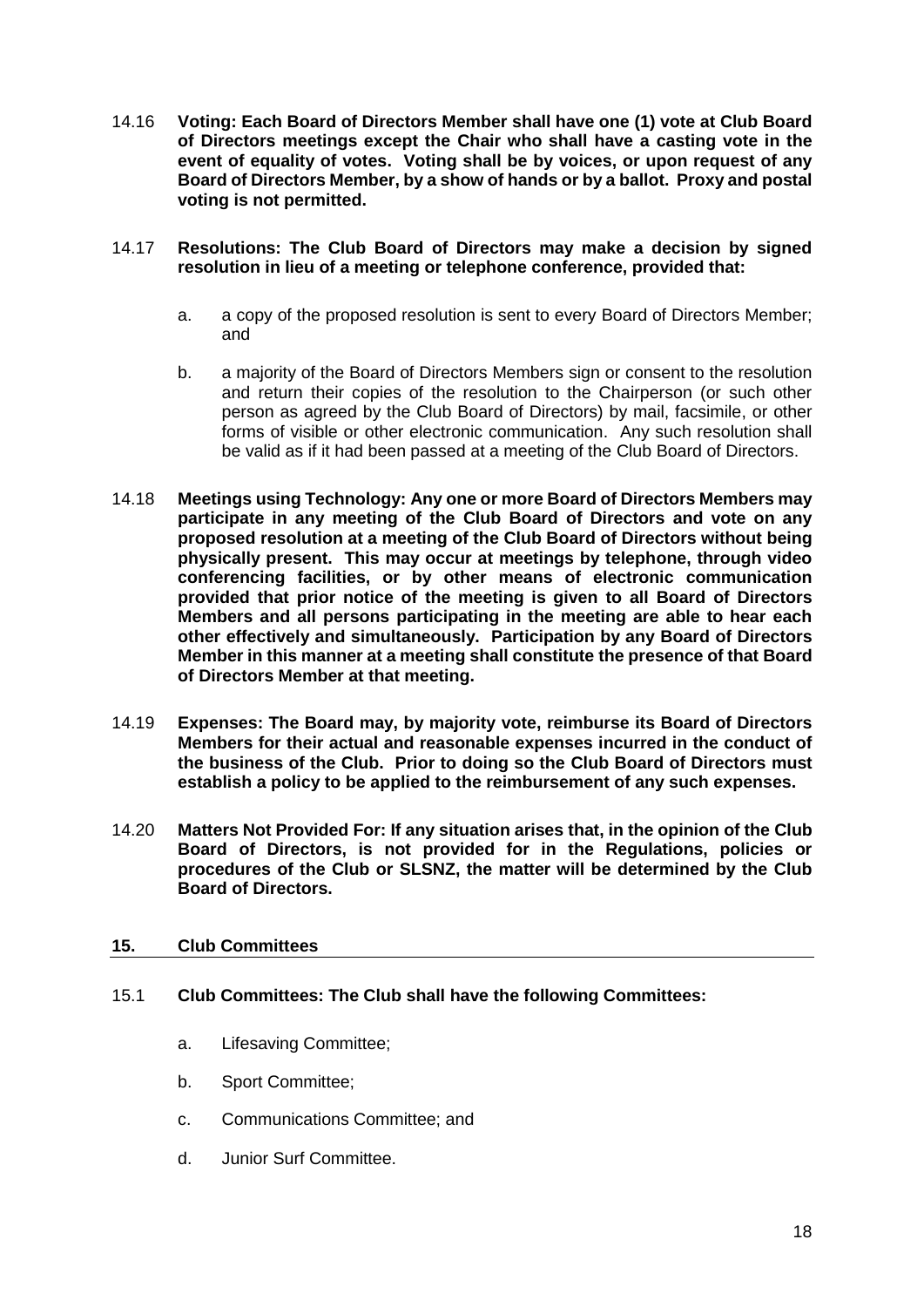- 15.2 **Role of the Club Committees: The role of the Club Committees is to support the Board of Directors by delivering effective management of each aspect of the Club.**
	- a. **Lifesaving Committee:** The Lifesaving Committee shall deliver the Club's lifesaving programmes including but not limited to: volunteer patrols; recruitment of new members, education of new and current members, operation, care and acquisition of powercraft and other lifesaving equipment and repairs and maintenance of club buildings.
	- b. **Sport Committee:** The Sport Committee shall deliver the Club's sport programmes including but not limited to: management of Club competition teams, co-ordinating Club events and hosting of other events, care and acquisition of competition equipment.
	- c. **Communications Committee:** The Communications Committee shall deliver the Club's internal and external communication strategy including but not limited to: internet based websites and programmes, maintenance of the SLSNZ database and co-ordination of club social events.
	- d. **Junior Surf Committee:** The Junior Surf Committee shall deliver the Club's junior surf programmes including but not limited to: co-ordinating the education and sport programmes for Junior Surf Members, managing junior surf sports teams at events and care and acquisition of junior surf equipment.
- <span id="page-19-0"></span>15.3 **Composition of the Club Committees: Each Committee shall be elected under rule 15.4. While there is no maximum number of committee member positions for each committee, all elected committee members shall maintain active participation in executing the delegated remit of the respective committee or face removal under rule 15.8.**
- 15.4 **Election of Committee Members: The Committee Members shall be elected by a majority of the Members present and entitled to vote at a General Meeting. Notice of the date on which nominations for Committee Members close shall be included in, or accompany, the notice of General Meeting.**
- 15.5 **Nominations: Nominations for Committee Members must be made by two (2) Members, or by the Club Board of Directors. Written nominations must be received by the Club at least seven (7) Days before the date set for the Annual General Meeting. Verbal nominations are permitted to be received from the floor at the General meeting.**
- 15.6 **Eligibility: Individuals may not serve on the Club Committees if any of the following apply:**
	- a. **Bankrupt:** a person who is an undischarged bankrupt, or is subject to a condition not yet fulfilled, or any order under the Insolvency Act 2006; or
	- b. **Under 16 Years:** a person who is under the age of 16 years; or
	- c. **Dishonesty Offences:** a person who has been convicted of a crime involving dishonesty (within the meaning of section 2(1) of the Crimes Act 1961) and has been sentenced for that crime within the last 7 years; or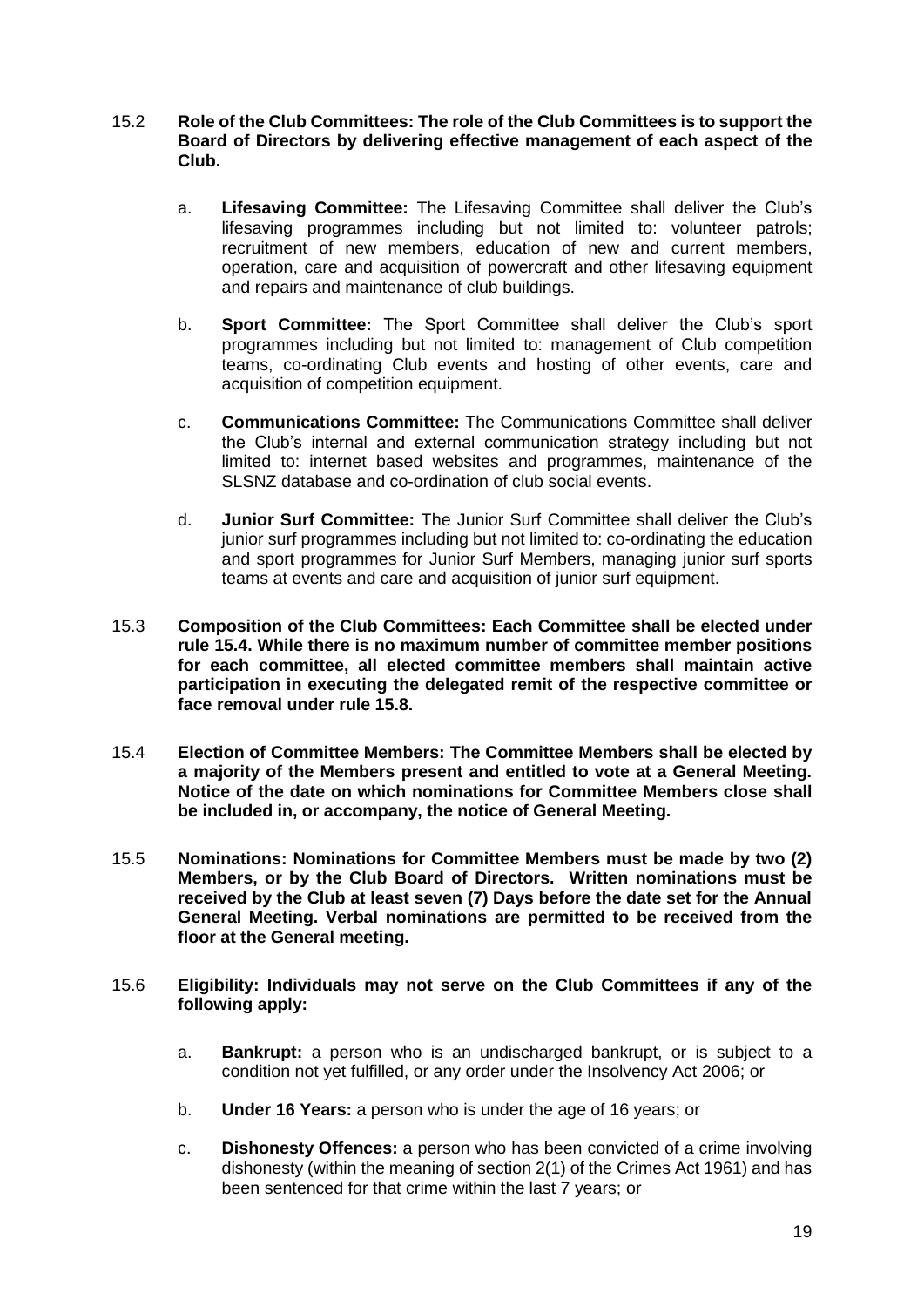- d. **Disqualified Director:** a person who is prohibited from being a director or promoter of, or being concerned or taking part in, the management of, an incorporated or unincorporated body under the Companies Act 1993, Securities Act 1978, the Securities Markets Act 1988, the Takeovers Act 1993, or from being an officer of a charitable entity under the Charities Act 2005; or
- e. **Property Order:** a person who is subject to a property order made that the person is lacking in competence to manage their own affairs under the Protection of Personal and Property Rights Act 1988, or whose property is managed by a trustee corporation under section 32 of the Protection of Personal and Property Rights Act 1988;
- f. if any of the above circumstances occur to an existing Committee Member, they shall be deemed to have vacated their office upon such circumstance.
- 15.7 **Term of Office: Subject to Rule [15.8](#page-20-0) (Removal), the term of office for all Committee Members shall be one (1) year, expiring at the conclusion of the relevant AGM. All Committee Members may be re-elected (under Rule [15.3\)](#page-19-0) to the Club Committees.**

# <span id="page-20-0"></span>15.8 **Removal: The Members in an SGM called for this purpose may, by Special Resolution remove any Committee Member before the expiration of their term of office in accordance with the following process:**

- a. upon the Club receiving a request for a SGM for the purpose of removing a Committee Member, or the Club Committees as a whole, the Secretary shall send the notice of the SGM to the Committee Member concerned, or the Club Committees (as the case may be), in addition to the Club Board of Directors and the Members of the Club; and
- b. following notification under Rule [16.8](#page-22-0) (Notice of SGM) and before voting on the resolution to remove a Committee Member or the Club Committees as a whole, the Committee Member, or the Club Committees as a whole (as the case may be) affected by the proposed resolution shall be given the opportunity prior to, and at, the SGM to make submissions in writing and/or verbally to the persons entitled to be present at the General Meeting about the proposed resolution.

# 15.9 **Conclusion of Office: A Committee Member shall cease to be a member of the Club Committees as and from the date when the Committee Member:**

- a. dies, or, in the opinion of the majority of the Club Board of Directors, becomes so incapacitated that he or she is effectively incapable of performing the duties required of a Committee Member; or
- b. resigns by notice in writing to the Chairperson: or
- c. is absent from three (3) consecutive Club Committee meetings without explanation in writing, duly accepted by the Club Committees as satisfactory; or
- d. is removed from office.

# 15.10 **Vacancies: Where there is a vacancy on the Club Committees the Board of Directors Members may appoint a person of their choice to fill the vacancy or**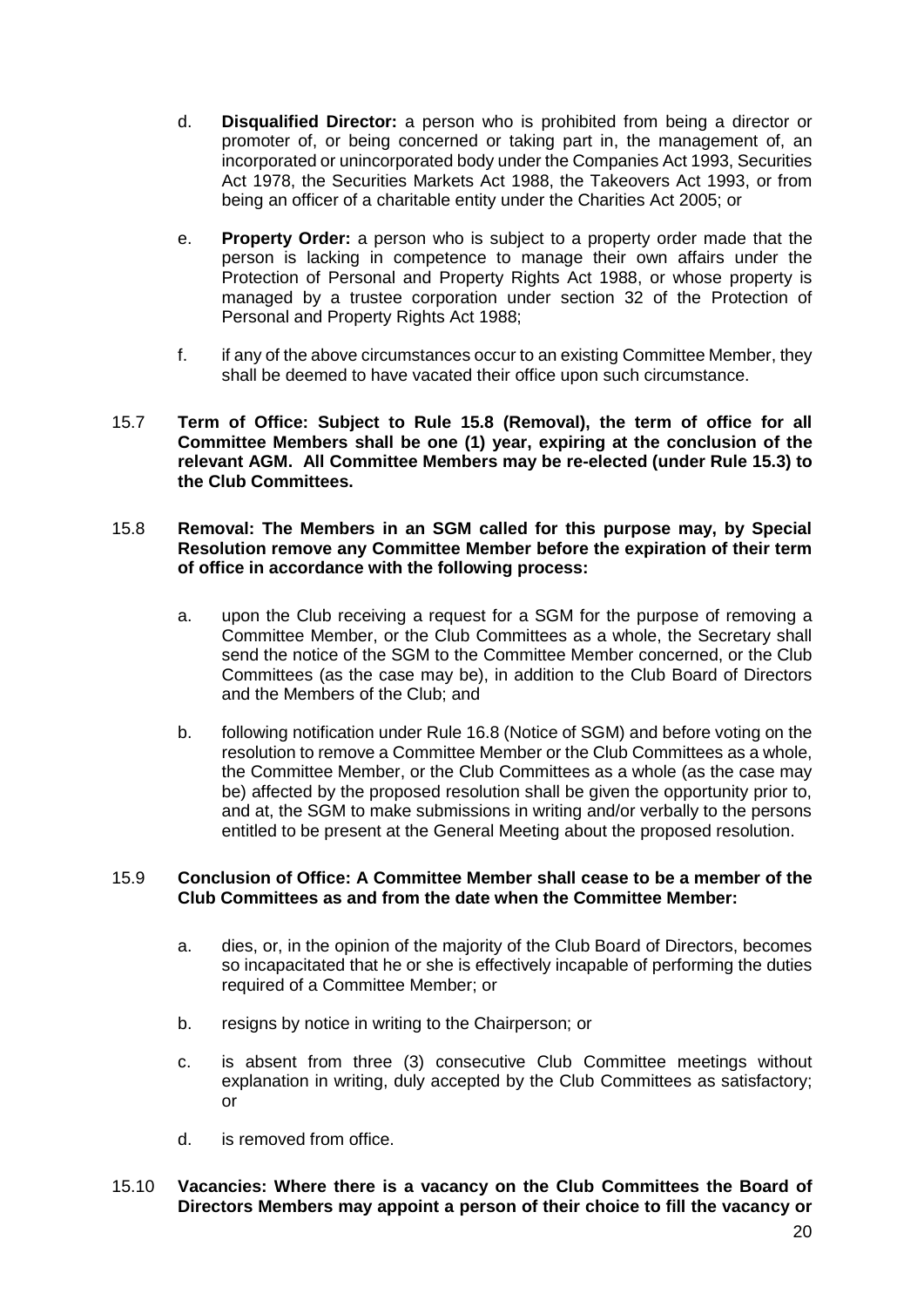**the Club Board of Directors may leave the vacancy unfilled until the next AGM. The term of office for a person appointed as a Committee Member to fill a vacancy under this Rule shall expire at the conclusion of the AGM following their appointment, or of any SGM called to fill the vacancy.**

- 15.11 **Duties of Club Committees: The specific duties pertaining to the role of each of the Club Committees are as determined by the Club Board of Directors. The general duties of the Club Committees are to:** 
	- a. of their membership, appoint or elect a person to chair meetings of the Club Committee. This person will also be the direct contact person who reports to the Club Board of Directors;
	- b. act in good faith and in the best interests of the Club at all times;
	- c. act, and ensure the Club acts, in accordance with this Constitution;
	- d. not agree to, nor cause or allow, the activities of the Club to be carried on in a manner likely to create a substantial risk of serious loss to the Club's creditors;
	- e. not agree to the Club incurring any obligations unless prior approval is given by the Board of Directors; and
	- f. exercise the care, diligence, and skill that a reasonable Committee Member would exercise in the same circumstances taking into account, but without limitation, the nature of the Club, the nature of the decision and the position of the Committee Member and the nature of the responsibilities undertaken by the Committee Member.
- 15.12 **Powers of the Club Committees: The powers of the Club Committees will be those powers delegated by the Club Board of Directors' as it considers necessary for the Club Committees to perform their duties.**
- 15.13 **Club Committee Meetings: Generally the Club Committees shall meet at regular intervals agreed by the Committee Members.**
- <span id="page-21-0"></span>**Part IV – General Meetings**

#### <span id="page-21-1"></span>**16. Meetings of Members**

- 16.1 **AGM: The Club must hold an Annual General Meeting (AGM) once every year at such time, date and place as the Club Board of Directors determines but not more than fifteen (15) months after the last AGM.**
- 16.2 **SGMs: Any other General Meetings of the Members shall be Special General Meetings (SGMs).**
- 16.3 **Notice of AGM: The Club must give at least thirty (30) Days notice in writing to all Board of Directors Members, and Members of the AGM. The notice shall set out:**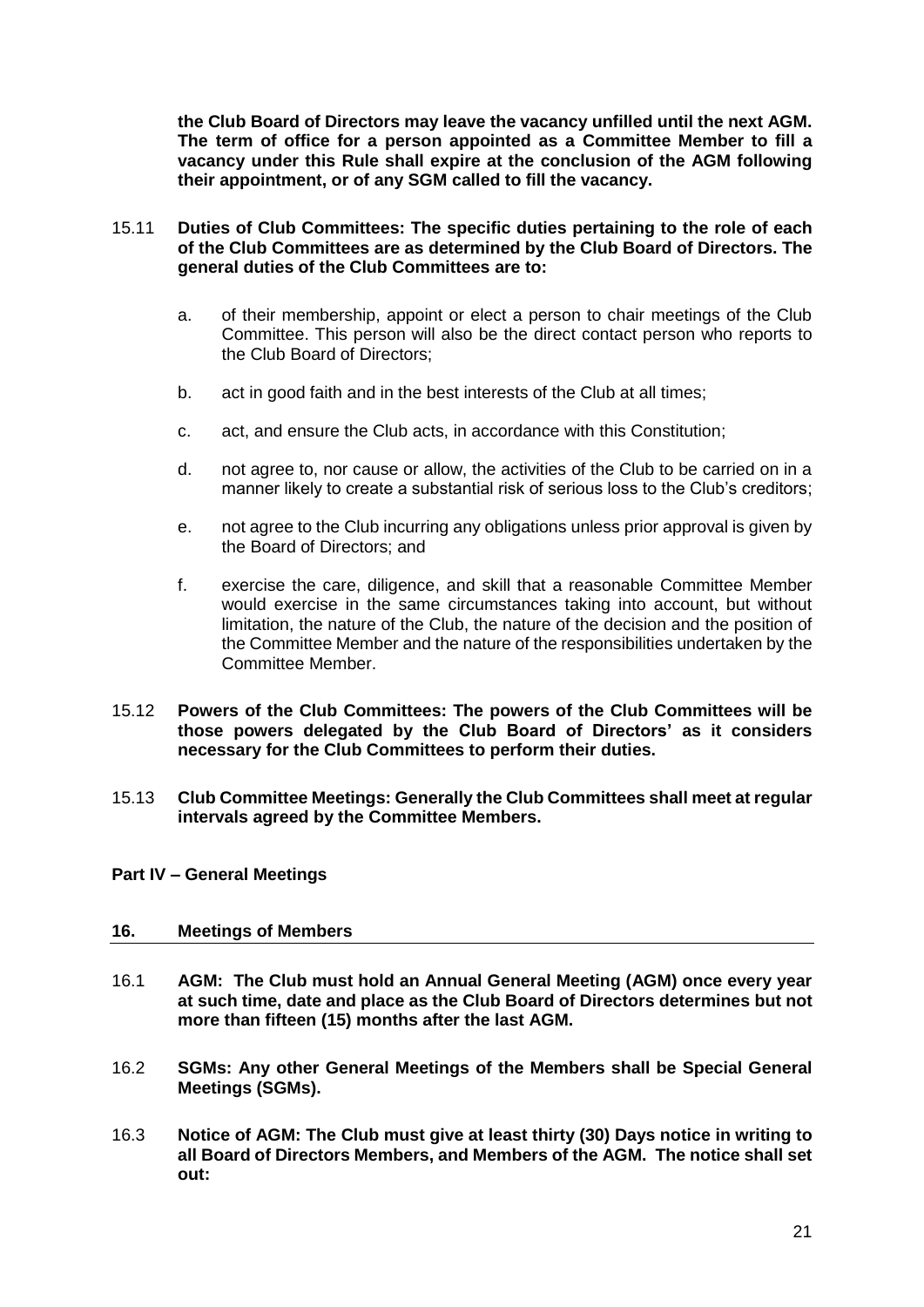- a. the date, time and venue for the AGM; and
- b. the closing date(s) for nominations for any elections, proposed motions and other items of business to be submitted to the Club.

# 16.4 **Notice of AGM Business: Not less than fourteen (14) Days before the date set for the AGM, any nominations for any elections, proposed motions, and other items of business must be received by the Club from Members.**

# <span id="page-22-1"></span>16.5 **Business of AGM: The following business shall be discussed at each AGM:**

- a. the receipt from the Club Board of Directors of a report and statement of financial position and statement of financial performance for the preceding year;
- b. the election of the Board of Directors and Committee Members of the Club;
- c. any motion or motions proposing to alter this Constitution; and
- d. any other motions or matters, including general business, that have been properly submitted for consideration at the AGM.
- 16.6 **Agenda: An agenda containing the business to be discussed at an AGM (as set out in Rule [16.5\)](#page-22-1) shall be made available to all Members no later than seven (7) Days before the date of the General Meeting. Any additional items of general business may be raised from the floor.**

# 16.7 **SGM: The Club must call a SGM upon a written request from:**

- a. the Club Board of Directors; or
- b. 10 or more of the Active Members.
- c. The written request for an SGM must state the purpose for which the SGM is requested including any proposed motion or motions. No business shall be transacted at any SGM other than that specified in the notice convening the meeting.

# <span id="page-22-0"></span>16.8 **Notice of SGM: Not less than twenty-one (21) Days written notice must be given by the Club to all Members, which notice shall include the:**

- a. date, time and venue and/or the manner in which the meeting is to be held; and
- b. proposed motion or motions that have been properly submitted for consideration.

# 16.9 **Notices: A notice may be given to any Member by, or on behalf of the Club or the Club Board of Directors, by:**

- a. letter sent to the Member's home address;
- b. fax to the Member's fax number;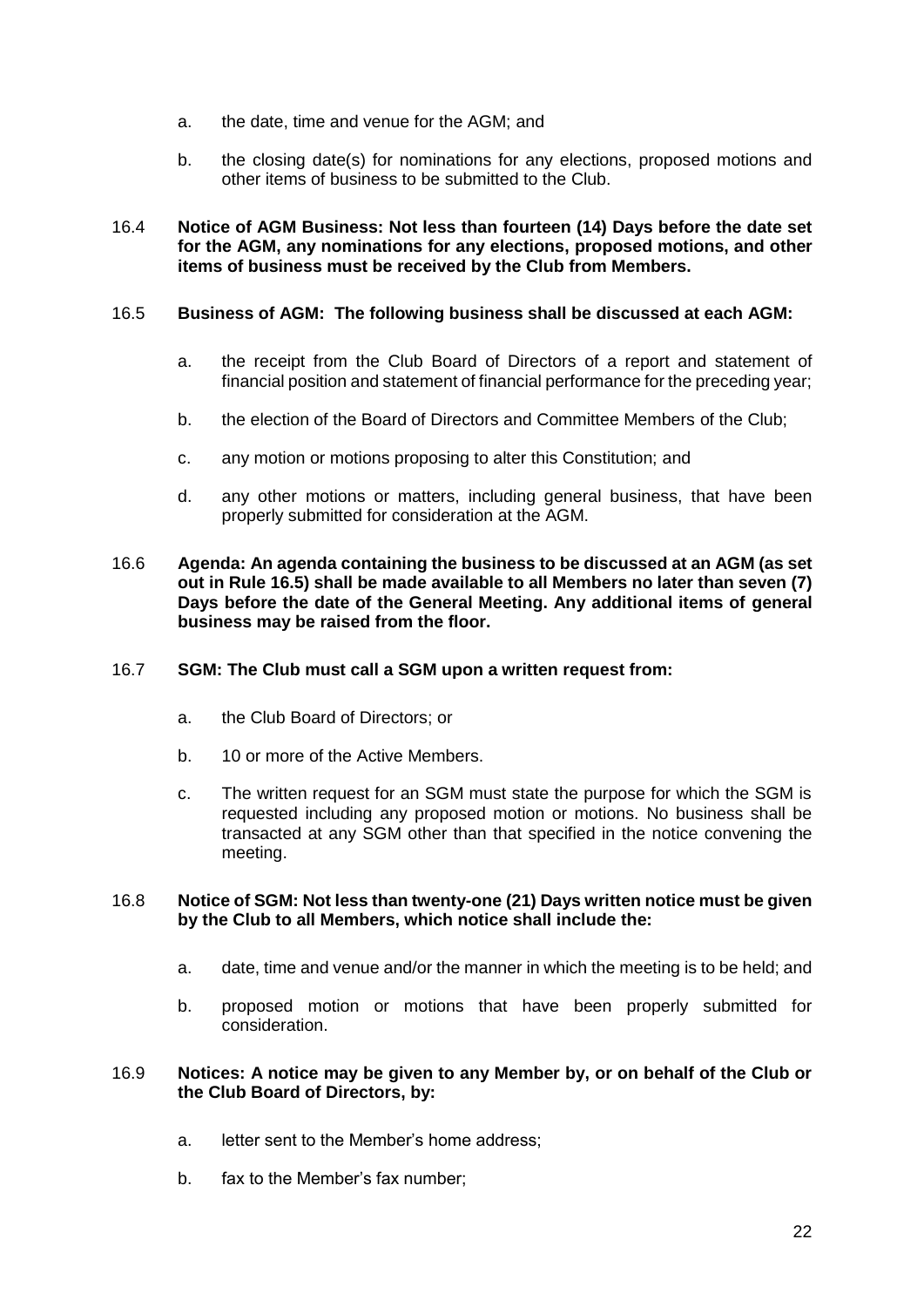- c. email to the Member's email address;
- d. personal telephone call to the Member; or
- e. any other method approved in writing by the Member; and
- f. any notice sent to a Member may also be posted on the club notice board if the Club Board of Directors considers it appropriate to do so.

# 16.10 **Minutes: Minutes shall be kept of all General Meetings and made available upon request to any Member.**

- 16.11 **Errors: Any irregularity, error or omission in notices, agendas and relevant papers of General Meetings or the omission to give notice within the required time frame or the omission to give notice as specified in these Rules and any other error in the organisation of the meeting shall not invalidate the meeting nor prevent the meeting from considering the business of the meeting provided that full minutes shall be kept of all General Meetings and made available upon request by any Member:**
	- a. the Chairperson in his or her discretion determines that it is still appropriate for the meeting to proceed despite the irregularity, error or omission; and
	- b. a motion to proceed is put to the meeting and carried by Special Resolution.
- 16.12 **Quorum: No business shall be transacted at any General Meeting unless a quorum is present at the time when the meeting is due to commence as set out in the notice of meeting. The quorum for a General Meeting shall be 15 Active Members. The quorum must be present at all times during the meeting. If a quorum is not obtained within thirty (30) minutes of the intended commencement time of the General Meeting, then the General Meeting shall be adjourned to such other day, time and place as determined by the Club Board of Directors and if no quorum is obtained at the stage of such further General Meeting, then the persons present at that further General Meeting are deemed to constitute a valid quorum.**
- 16.13 **Chairperson: The Chair shall preside at the General Meeting. If the Chair is unavailable or unwilling to chair the meeting, then the persons entitled to be present at the General Meeting shall elect a person present to be the chairperson of the General Meeting.**

# 16.14 **Voting: Unless otherwise required by this Constitution:**

- a. an Ordinary Resolution shall be sufficient to pass a resolution;
- b. every Active Member and every Life Member is entitled to one (1) vote;
- c. Associate Members are not entitled to vote, except for Committee members under rule [7.3d;](#page-9-0)
- d. voting shall generally be conducted by secret ballot unless a vote by voices or by show of hands is requested by the Chair or a majority of the Members present at the meeting;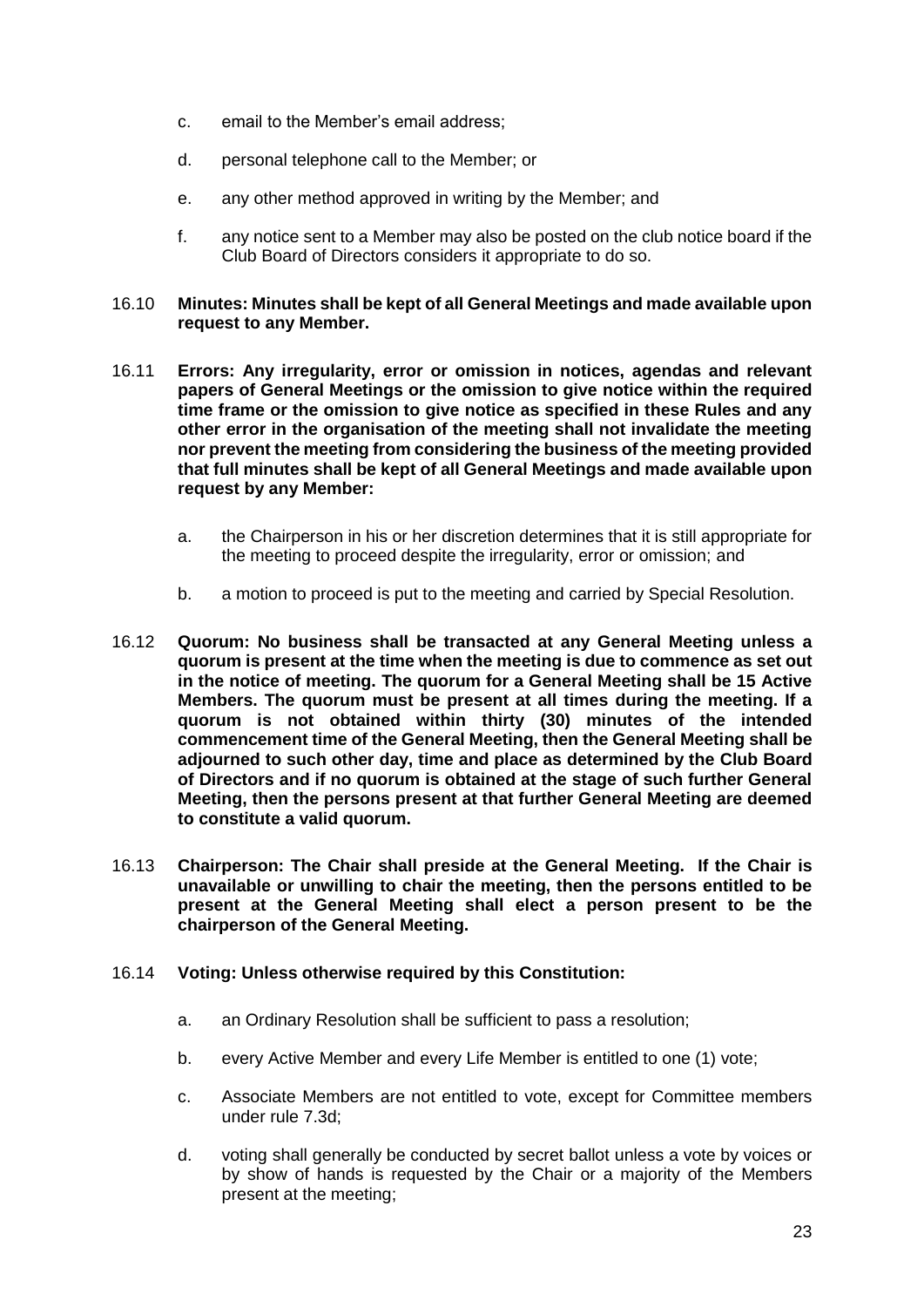- e. on a show of hands, a declaration by the Chair is conclusive evidence of the result, provided that the declaration reflects the show of hands. Neither the Chair nor the minutes of the meeting shall state the number or proportion of the votes recorded in favour and against the motion;
- f. in the event of equality of votes at a General Meeting, the Chair shall have an additional or casting vote; and
- g. in the event that a secret ballot is called, up to two (2) scrutineers may be appointed by the Chair to count the votes.

# <span id="page-24-0"></span>**Part V – Miscellaneous**

#### <span id="page-24-1"></span>**17. Finances**

- 17.1 **Financial Year: The financial year of the Club shall end on the date determined by the Club Board of Directors.**
- 17.2 **Club Funds: The Club Board of Directors is responsible for the receipt and banking of all monies received by the Club. All funds of the Club shall be paid to bank account(s) in the name of the Club and the bank account(s) must be operated in accordance with the policy determined by the Club Board of Directors.**
- 17.3 **Accounting Records: The Club Board of Directors must ensure correct accounting records are kept. The accounting records of the Club must be kept at the office of the Club or at such place as the Club Board of Directors may determine and must be open to inspection by Members at such reasonable times agreed by the Club Board of Directors.**
- 17.4 **Auditor: The Club Board of Directors shall appoint an independent auditor to examine and audit the books and accounts of the Club and report on these at the AGM or as otherwise required by the Club Board of Directors.**

#### <span id="page-24-2"></span>**18. Application of Income**

18.1 **The income and property of the Club shall be applied solely towards the promotion of the Objects of the Club.**

# <span id="page-24-3"></span>18.2 **Except as provided in this Constitution:**

- a. no portion of the income or property of the Club shall be paid or transferred, directly or indirectly, by way of dividend, bonus, or otherwise to any Member or Board of Directors Member; and
- b. no remuneration or other benefit in money or money's worth shall be paid, or given, by the Club to any Member or Board of Directors Member.

# 18.3 **Nothing in Rule [18.2](#page-24-3) shall prevent payment in good faith of, or to, any Member or Board of Directors Member for any of the following provided that any such**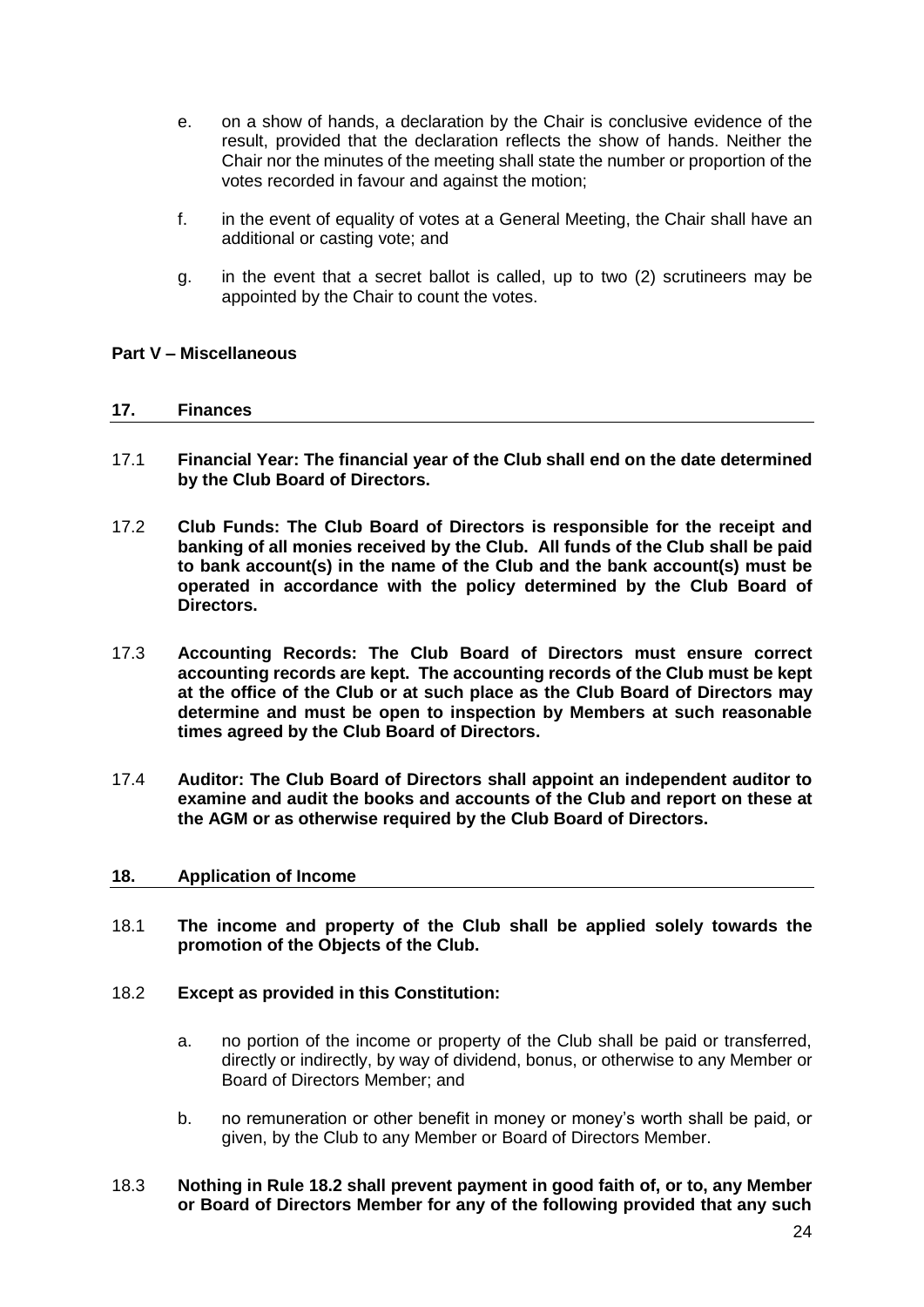**payment shall not exceed the amount ordinarily payable between ordinary commercial parties dealing at arm's length in a similar transaction:**

- a. any services actually rendered to the Club, whether as an employee or otherwise; or
- b. goods supplied to the Club in the ordinary and usual course of operation; or
- c. interest on money borrowed from any Member or Board of Directors Member; or
- d. rent for premises demised or let by any Member or Board of Directors Member to the Club; or
- e. any out-of-pocket expenses incurred by a Member or Board of Directors Member on behalf of the Club for any other reason.

# <span id="page-25-0"></span>**19. Annual Report**

19.1 **The Club Board of Directors shall prepare an Annual Report for presentation to the AGM setting out a summary of the activities and major decisions of the Club Board of Directors each year.**

#### <span id="page-25-1"></span>**20. Rules of Surf Life Saving**

20.1 **The rules of Surf Life Saving shall be as set down and interpreted from time to time by the International Life Saving Federation and SLSNZ and must be observed by the Club and all Members. All competitions held by the Club shall be carried out in accordance with the SLSNZ Regulations.**

#### <span id="page-25-2"></span>**21. Common Seal**

21.1 **The common seal (a stamp featuring the Club's name) of the Club shall be kept in the control of the Club Board of Directors and may be affixed to any document only by resolution of the Club Board of Directors and in the presence of and with the accompanying signature of the Chair or any other Board of Directors Member.**

#### <span id="page-25-3"></span>**22. Club Colours, Costumes & Uniforms**

- 22.1 **Colours: The Club's colours shall be White, Red and Black.**
- 22.2 **Costumes & Uniforms: The cut and style of swimming costumes and uniforms to be worn when undertaking Surf Life Saving for the Club shall be as directed by SLSNZ and the Club.**

#### <span id="page-25-4"></span>**23. Alterations to Constitution**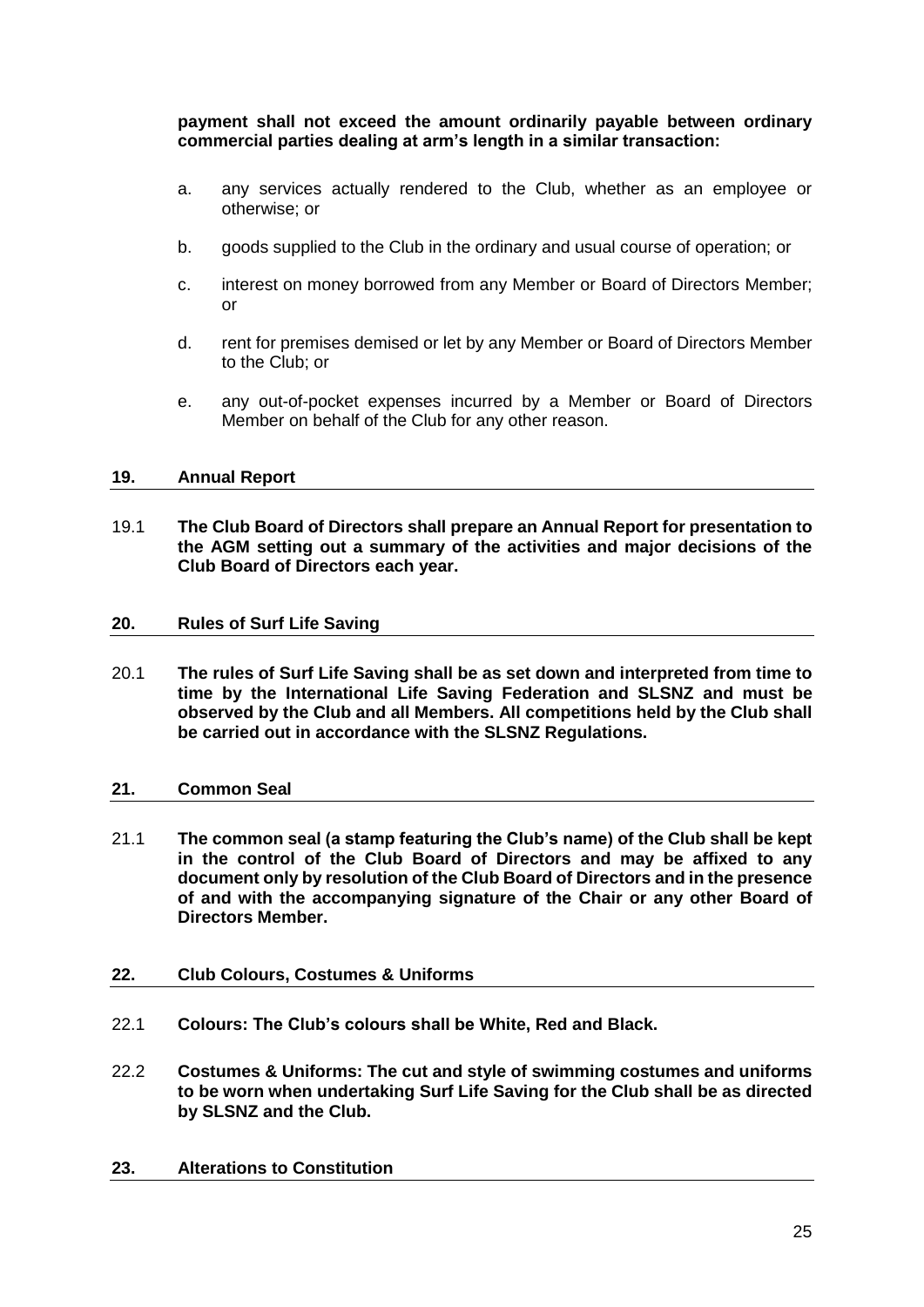- 23.1 **Subject to Rule [23.2,](#page-26-3) this Constitution may only be altered, added to, or repealed by a Special Resolution at a General Meeting in accordance with this Constitution. Notice of an intention to alter this Constitution must be given by the Club Board of Directors or any Member no later than fourteen (14) Days prior to a General Meeting.**
- <span id="page-26-3"></span>23.2 **No alteration, addition to or revision of this Constitution shall be approved if it affects the not-for-profit objects, personal benefit prohibition, or the winding up rules of the Club. This Rule must not be removed from this Constitution and must be included in any alteration, addition to, or revision of this Constitution.**

# <span id="page-26-0"></span>**24. Previous Rules**

24.1 **Any by-laws, standing orders, regulations, or other rules of the Club that were in force prior to the commencement of this Constitution shall, upon the commencement of this Constitution, be deemed to be revoked and superseded by this Constitution.** 

# <span id="page-26-1"></span>**25. Winding Up**

- 25.1 **The Club may be voluntarily liquidated, wound up, or dissolved if a Special Resolution is passed at a General Meeting of the Club to do so and such resolution is confirmed by Special Resolution in a subsequent General Meeting called for that purpose and held not earlier than thirty (30) Days after the date on which the resolution was passed.**
- 25.2 **The Club may also be put into liquidation in accordance with the Incorporated Societies Act.**
- 25.3 **If upon the liquidation, winding up or dissolution of the Club there remains after the satisfaction of all its debts and liabilities any property whatsoever, that property must not be paid to or distributed among the Members of the Club but must be given or transferred to another organisation that is charitable under New Zealand law and that has objects similar to the objects of the Club or SLSNZ.**
- 25.4 **The body of bodies in rule 25.3 shall be determined by the Members in a General Meeting at or before the time of liquidation. If the Members are unable to decide then the body or bodies shall be decided by the liquidator.**

# <span id="page-26-2"></span>**26. Indemnity**

26.1 **The Club shall indemnify its Board of Directors Members, Committee Members, Patron and employees against all damages, costs (including legal costs) for which any such person may be or becomes liable as a result of their acts and omissions in performing their functions connected with the Club, except occurring as a result of their negligence or wilful misconduct.**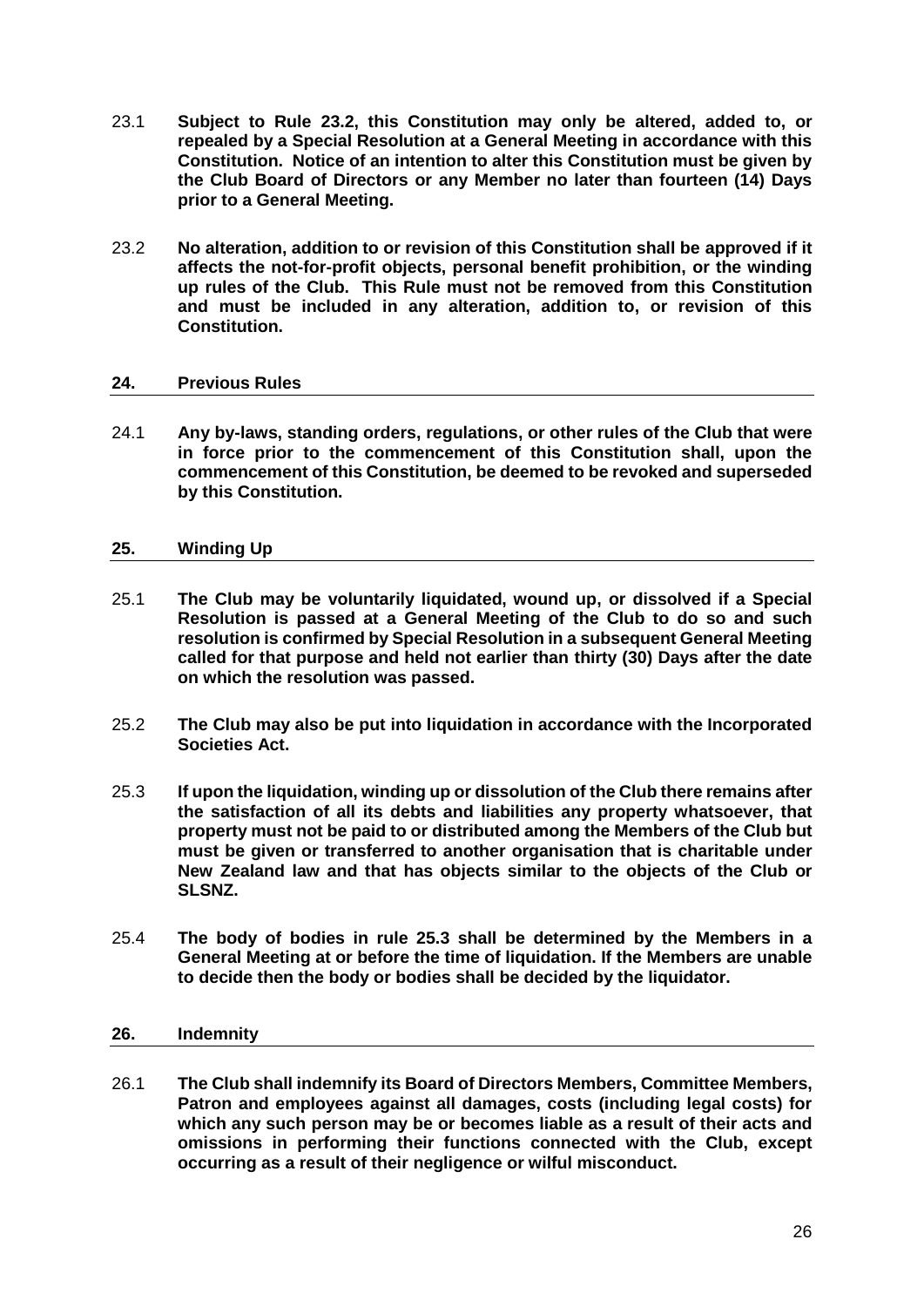#### <span id="page-27-0"></span>**27. Interpretation**

# 27.1 **Definitions: The words and phrases used in this Constitution shall mean as follows:**

**Act** means the Incorporated Societies Act 1908, including any amendments to it.

**Active Member** has the meaning specified in Rule [4.1a.](#page-7-2)

**AGM** means the Annual General Meeting of the Club.

**Associate Member** has the meaning specified in Rule [4.1c.](#page-7-3)

**Board of Directors Member** means a member of the Club Board of Directors

**Club Board of Directors** means the Board of Directors of the Club as elected under Rule [14.](#page-13-3)

**Club Judicial Committee** means the committee described in Rule [11.1i](#page-12-4).

**Committee Member** means a member of a Club Committee.

**Day** means any day of the week (including Saturday, Sunday, and public holidays). Where an action is required to be done within a specified time (such as thirty (30) Days) this means clear days', so it should be calculated by excluding the date of notice (or other relevant action) and the date of the meeting (or other relevant activity).

**Director** means a member of the Club Board of Directors

**Drug Free Sport New Zealand** means the crown entity empowered under the Sports Anti-Doping Act 2006 (and its predecessor legislation) to be an independent body in New Zealand to implement the World Anti-Doping Code including undertaking testing, investigation and other activities, including educational programmes, to deter and punish for doping.

**Event** means any competition held by (or under the auspices of) the Club, and any other event, meeting, function, or activity held by (or under the auspices of) the Club.

**GAAP** means generally accepted accounting practices.

**General Meeting** means an AGM or a SGM.

**Life Member** has the meaning specified in Rule [4.1d](#page-6-2).

**Member** means a person that is a Member of the Club as specified in Rule **[4](#page-6-1)**.

**Ordinary Resolution** means a resolution passed by a majority of votes properly cast.

**Register of Members** means the register in which details of the Members and other participants are held by the Club and SLSNZ as specified in Rule [12.](#page-13-0)

**Regulations** means the regulations of SLSNZ established in accordance with the SLSNZ Constitution, and as amended from time to time by the SLSNZ Board.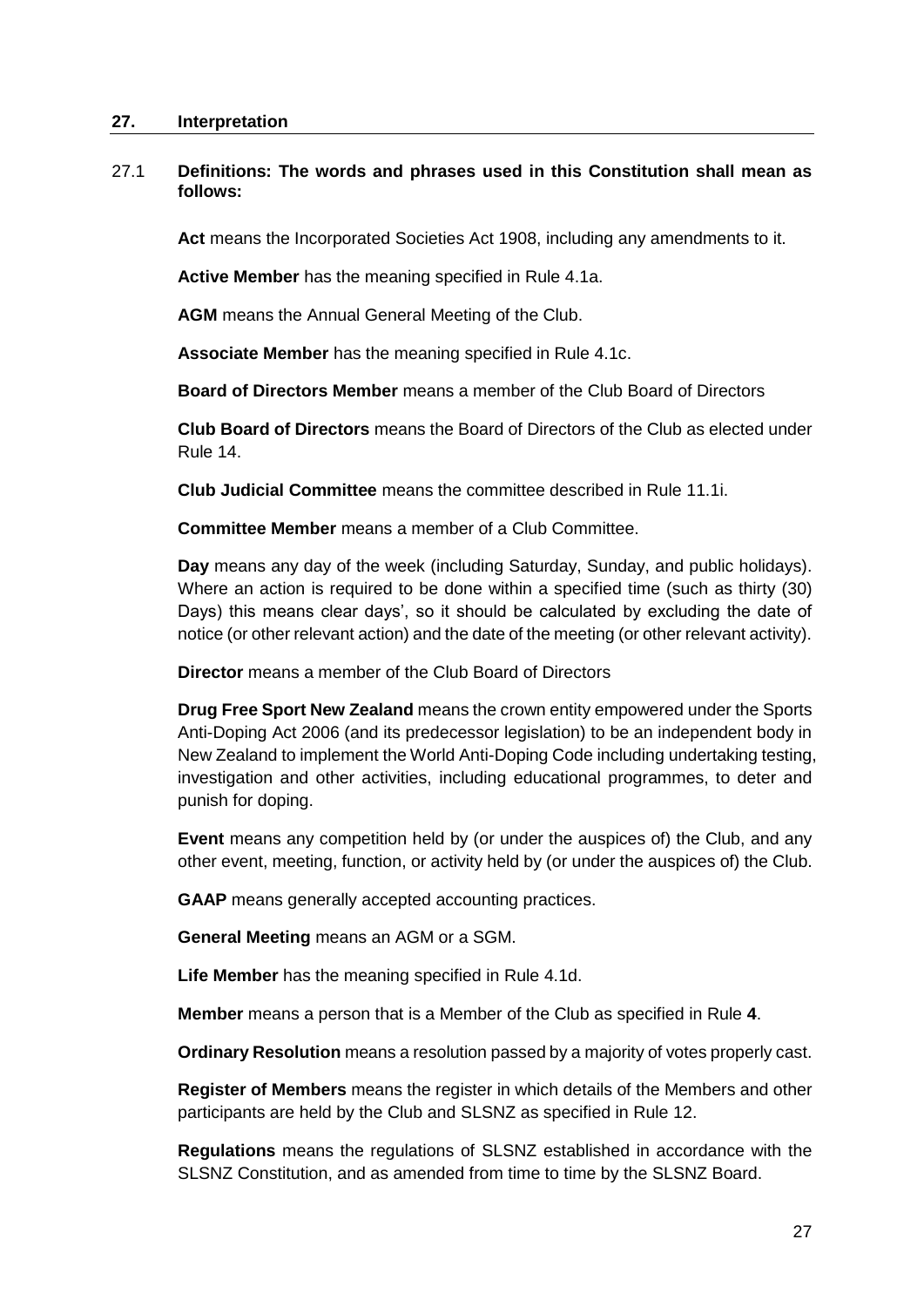**SGM** means a Special General Meeting.

**SLSNZ** means Surf Life Saving New Zealand Incorporated.

**Special Resolution** means a resolution passed by two thirds of the votes properly cast.

**Surf Life Saving** means the practice by surf lifeguards of preventing drowning and injury of those swimming and undertaking activities at beaches and other aquatic environments and includes lifeguard patrol services, education and sport activities such as swimming, craft, and beach events.

# 27.2 **Construction: In this Constitution:**

- a. a gender includes all other genders;
- b. the singular includes the plural and vice-versa;
- c. any reference to legislation includes a modification or re-enactment of, legislation enacted in substitution of, or a regulation, order-in-council or other instrument from time to time issued or made under, that legislation;
- d. any agreement includes that agreement as modified, supplemented, innovated, or substituted from time to time;
- e. a reference to persons includes bodies corporate;
- f. a reference to a person includes the legal personal representatives, successors, and permitted assigns of that person; and
- g. headings and the contents page are for reference only and are to be ignored in construing this Constitution.